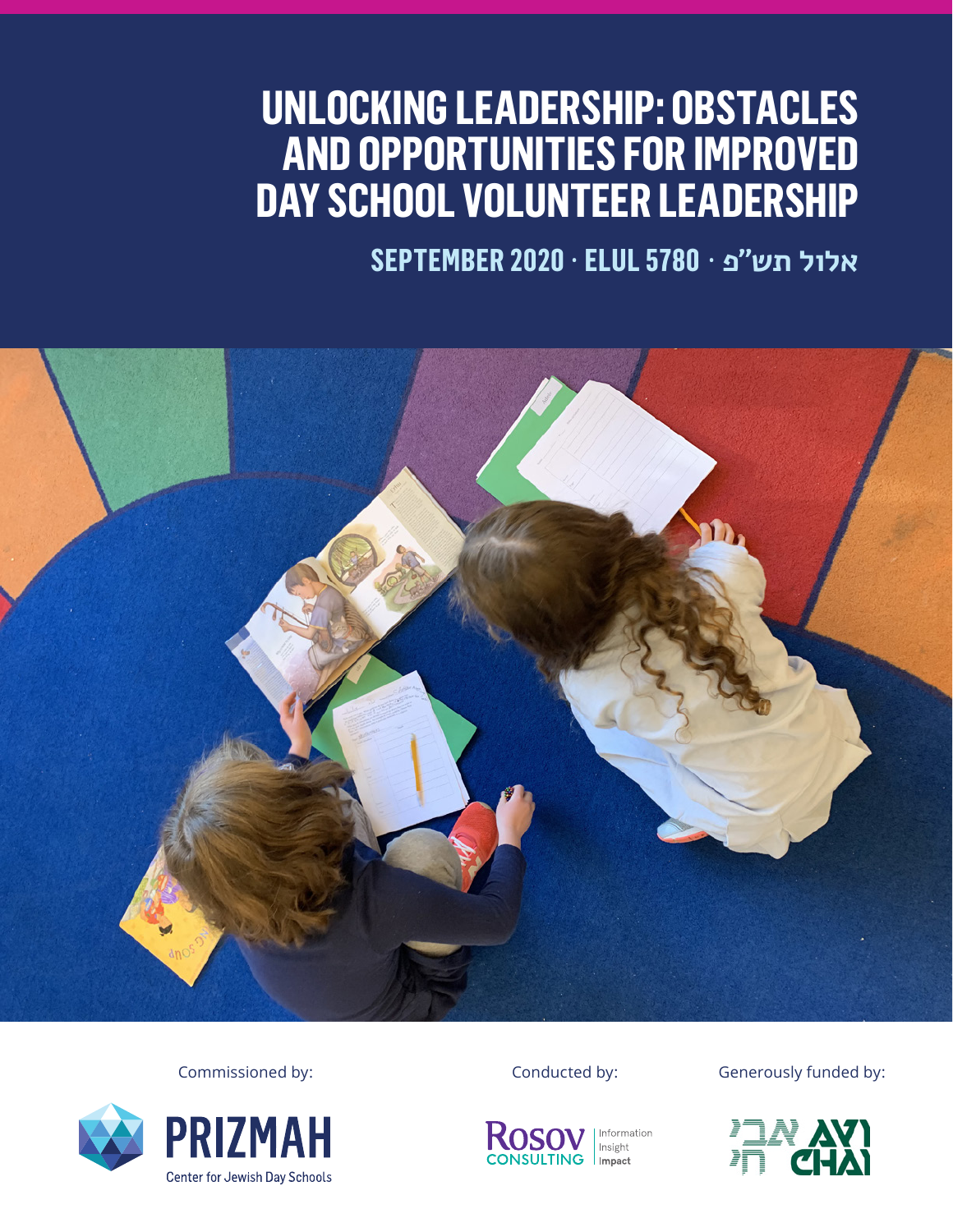

## **FROM PRIZMAH'S CEO**

What makes a Jewish day school work? There are so many elements—the physical structure, the educational experience, the passion of teachers, the generosity of donors, the curiosity of children, the vision of founders, the dedication of professionals and volunteer leaders, the community of parents. No one aspect determines success, and all together contribute to a thriving institution. A change in any one of these can dramatically alter the course of a school's trajectory.

The starting point of this study is Prizmah's unwavering belief that it is possible to improve schools by improving the ways their boards function and that the relationship between the head of school and the board chair is critical to school success. Just as we recently studied the landscape, opportunities, and challenges of professional day school leadership, so do we now share the results of an exploration into the realities of day school boards. Thousands of day school believers devote countless hours each year to board meetings and committee work, all of it with a passion for their school, all of it as volunteers. How can we make the most of this precious resource? How can we ensure that being a day school board member is a sought-after role that contributes to stronger and more sustainable schools?

It is in service to these questions that Prizmah, with the generous support of the AVI CHAI Foundation, commissioned Rosov Consulting in a comprehensive study of day school lay leadership. The findings in this report at times validate what many of us think we know about day schools and lay leadership, and also shine a new light on the facets of the board leadership dynamic. This report details the multiple contexts within which day school boards function—most of which are difficult to influence—and the internal factors that affect how boards themselves operate. By understanding the landscape and identifying the levers that can trigger change, we position ourselves to focus on the most promising interventions and approaches.

This study has challenged Prizmah to conceive of new ways to advance our work. Prizmah is committed to strengthening the partnership between board chairs and heads of school and leveraging leading governance practices to improve school outcomes. Our deepen talent team, led by our vice president of leadership development Ilisa Cappell, is excited to work with lay leaders and professionals and invest in strengthening the lay-head partnership.

We invite you to explore the findings, imagine how boards themselves can work differently, and take advantage of Prizmah's expanding resources for boards.

Warmly,

Paul Bernstein, CEO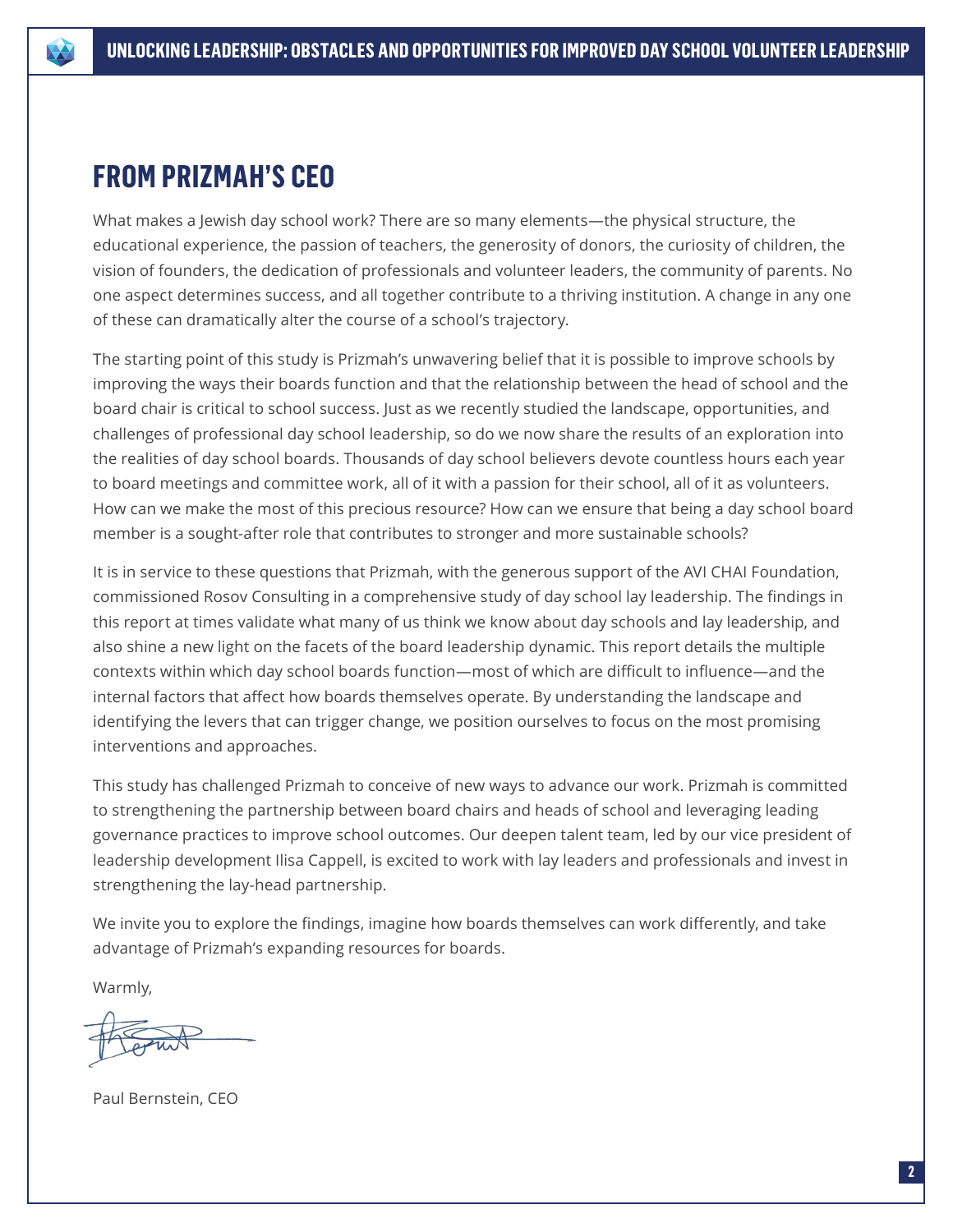# **INTRODUCTION**

## Project Goals

Since its launch in 2016, Prizmah: Center for Jewish Day Schools has become the preeminent platform for advancing and addressing the needs of Jewish day schools in North America. As part of its efforts to address those needs in a strategic fashion, Prizmah turned to Rosov Consulting for help with capturing the landscape of opportunities by which day school personnel can learn to be more effective school leaders. This work resulted in a study released in 2018 as *The Learning Leadership Landscape: Experiences and Opportunities for Jewish Day School Personnel.* 

During the course of the study, it became apparent how much the relationships between school heads and volunteer leaders, board chairs in particular, can be both an enabler and an obstacle to successful school leadership. Further, the study confirmed how few opportunities there are for volunteers in the day school sector to learn systematically how to fulfill responsibilities that go beyond the technical skills needed to fulfill their roles. This scarcity is especially striking in comparison to the plethora of frameworks intended to help professionals improve and grow.

Prizmah has begun to invest its attention in this dimension of day school functioning. As part of this effort, it has turned again to Rosov Consulting to document the ways in which volunteer leaders contribute to the quality and vitality of day school education, and to expose the circumstances that stymie volunteer leaders who might contribute in positive ways to school governance. Through this work, Prizmah seeks to generate knowledge that can be helpful to both professionals and volunteers and that can contribute to developing a pipeline of volunteer leadership for schools. Ultimately, the goal of this study is to generate recommendations for how Prizmah can strategically advance the day school field through enhancing the contribution of volunteer leaders to the governance of schools in our work with both board chairs and heads.

This study began with an assumption that strong board leadership, and, in particular, strong volunteerprofessional partnerships, make a difference to the effective governance of schools. Organizations such as BoardSource, generated a body of literature to support this assumption, and there is no reason to assume why good governance should not bear similar fruits in Jewish institutions. Here, we have sought to delineate what obstructs or enables effective governance specifically in Jewish schools. Recognizing that the Jewish communal context is one where there are few if any degrees of separation between volunteers and professional leaders and between leaders and the communities they serve, this study explores how these circumstances complicate or sustain productive working relationships at the most senior levels of school leadership. It also investigates the circumstances that can produce positive and productive relationships. With systematic evidence of what this takes, Prizmah can develop the appropriate interventions to elevate the day school leadership field.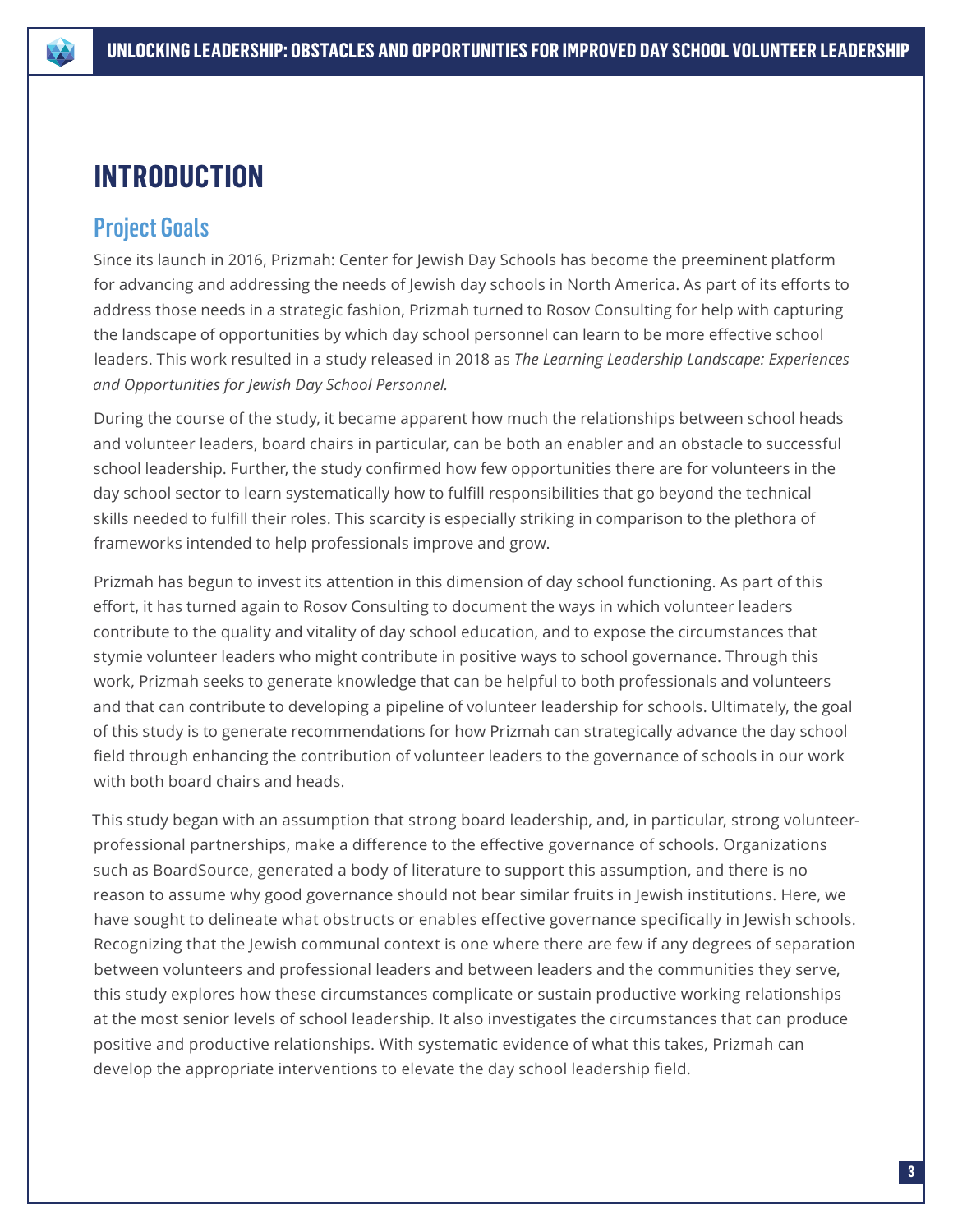

## Project Design

## **AREAS OF INQUIRY**

Our team approached its work first by familiarizing itself with practical literature and research directly concerned with volunteer leadership in independent schools and Jewish communal organizations. We reviewed this literature with two sets of questions in mind:

## **TASKS**

*What are the primary board tasks that make the greatest difference to the sustainability, stability, and quality of schools? What are the structures, norms, and resources that support best possible board practices? What specifically are the board chair capacities and dispositions that enable these practices to be enacted?*

## **CONTEXTS**

*What conditions most strongly impact the board's contribution to the sustainability, stability, and quality of schools?*

## **Tasks**

Our review highlighted that among the many things for which boards and their chairs are responsible, there are three tasks that are generally considered to be more important than any other in supporting high-quality institutions, and schools in particular.

- 1. **Steering:** The board looks beyond the immediate horizon to develop a shared vision, articulate guiding values for organizational action, establish major goals, and outline strategies for achieving those goals.
- 2. **Supporting:** The board ensures that the organization has the resources needed to achieve its goals: people to do the work, money to pay salaries and expenses, and credibility with the public, on whose support it depends.
- 3. **Supervising:** The board's oversight role also includes supervising, providing feedback to, and supporting the head. The board delegates authority to the head, who is therefore accountable to the board. The board provides oversight not only of the finances and programs, but also of the organization's legal and moral conduct.

There are many aspects of the context that have potential to complicate and/or enrich the work of leadership. The literature we reviewed pointed to the following four circumstances among many more (included in Appendix B) that both help and hinder the work of day school boards, and that call for understanding with greater nuance: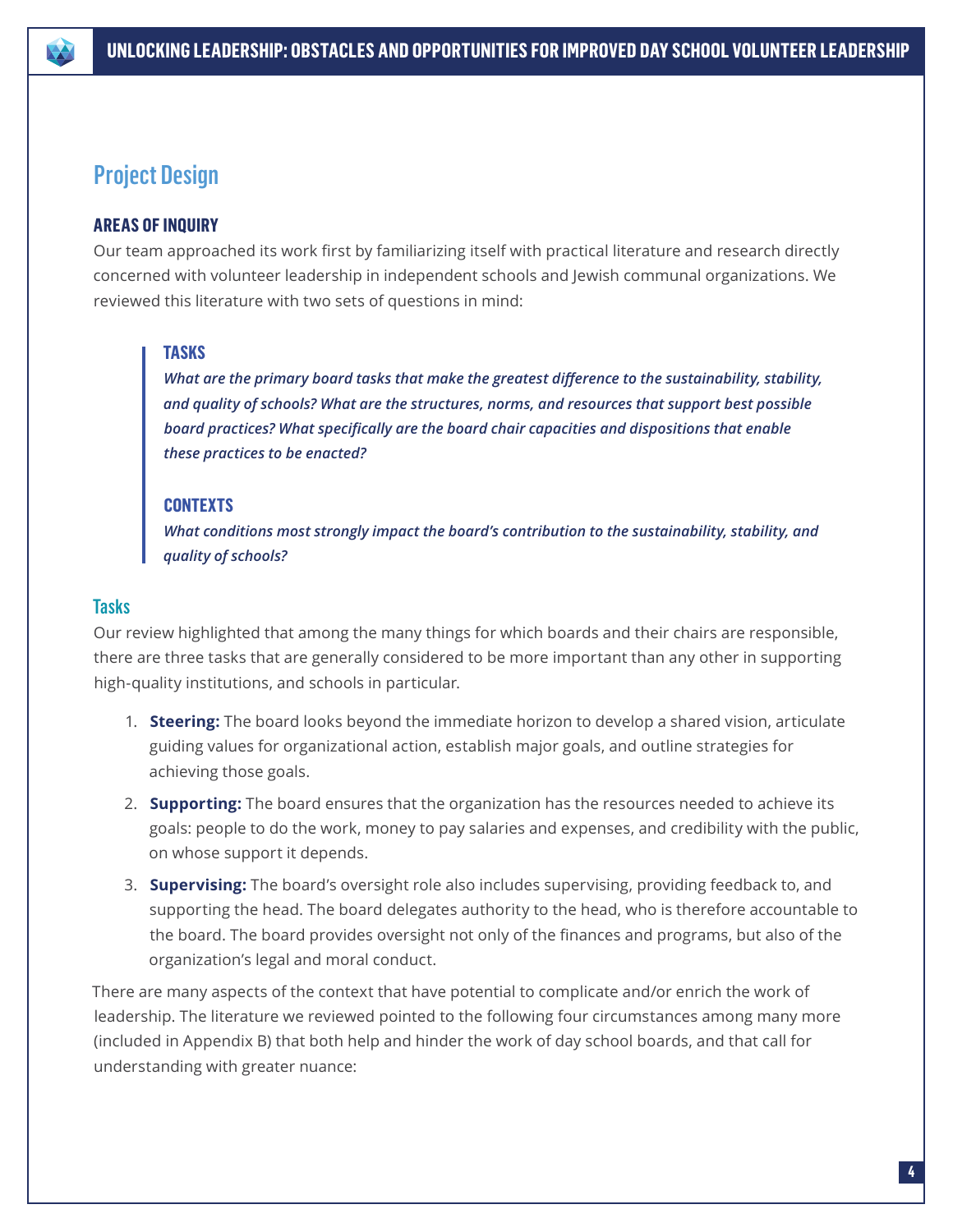

## **HASHKAFAH** (IDEOLOGY)

*In the day school context, mission/vision is concerned with Jewish values and commitments, and not only with educational goals. While this lends additional dimensions of meaning to the visioning work, it also brings greater potential for conflict.*



## **MISHPACHAH** (FAMILY)

*Many, if not most, day school board members are also parents or relatives of students. This can deepen commitment to the work of the board, while also making it harder to separate personal interests from those of the school.*



## **CHEVRAH** (SOCIAL RELATIONSHIPS)

*Mixing in the same social circles and attending the same places of worship can help create productive bonds between volunteer and professional leaders. However, these individuals can also become too close to one another to be sufficiently dispassionate when making decisions, especially when it comes to assessing performance or discussing emotionally charged issues related to the school's core ideology or identity. These issues often touch at the core of why leaders take on their volunteer role in the school from the start. The close relationships among professional and volunteer leaders and interactions in settings outside the board room can create a sense that "the real work" is being done elsewhere, such as at the shul kiddush club.*

## **HEIMISHNESS** (HOMEYNESS)

*The intimacy and sense of family nurtured by many day schools means that schools can resemble families more than businesses. This family feeling can strengthen the bonds and commitment of board members, but it also risks undermining the efficient and responsible functioning of the board. Preserving confidentiality is especially challenging in this context. In tight circles, issues of burnout and preservation of boundaries are common challenges.*

#### **APPROACH**

In order to capture both the specific contexts in which school leaders are situated and the nuances of their interpersonal relationships, we determined that a qualitative methodology would be most effective. An interview-based data-gathering approach would enable the individuals involved to describe in their own words the ways in which they collaborate with one another, what helps and hinders their relationships, and what features of the contexts in which their schools are situated complicate or enhance their work.

Specifically, we developed an approach that involved interviewing heads of school, their current board chairs, and one other volunteer leader with whom they are currently working or have worked. These interviews (as seen in the protocols included in Appendix C) were designed to generate a triangulated set of perspectives within a carefully constructed sample of institutions about: how boards accomplish the three primary tasks we identified as central to their roles; how heads of school and board chairs collaborate to advance the implementation of these tasks; and what circumstances challenge their implementation.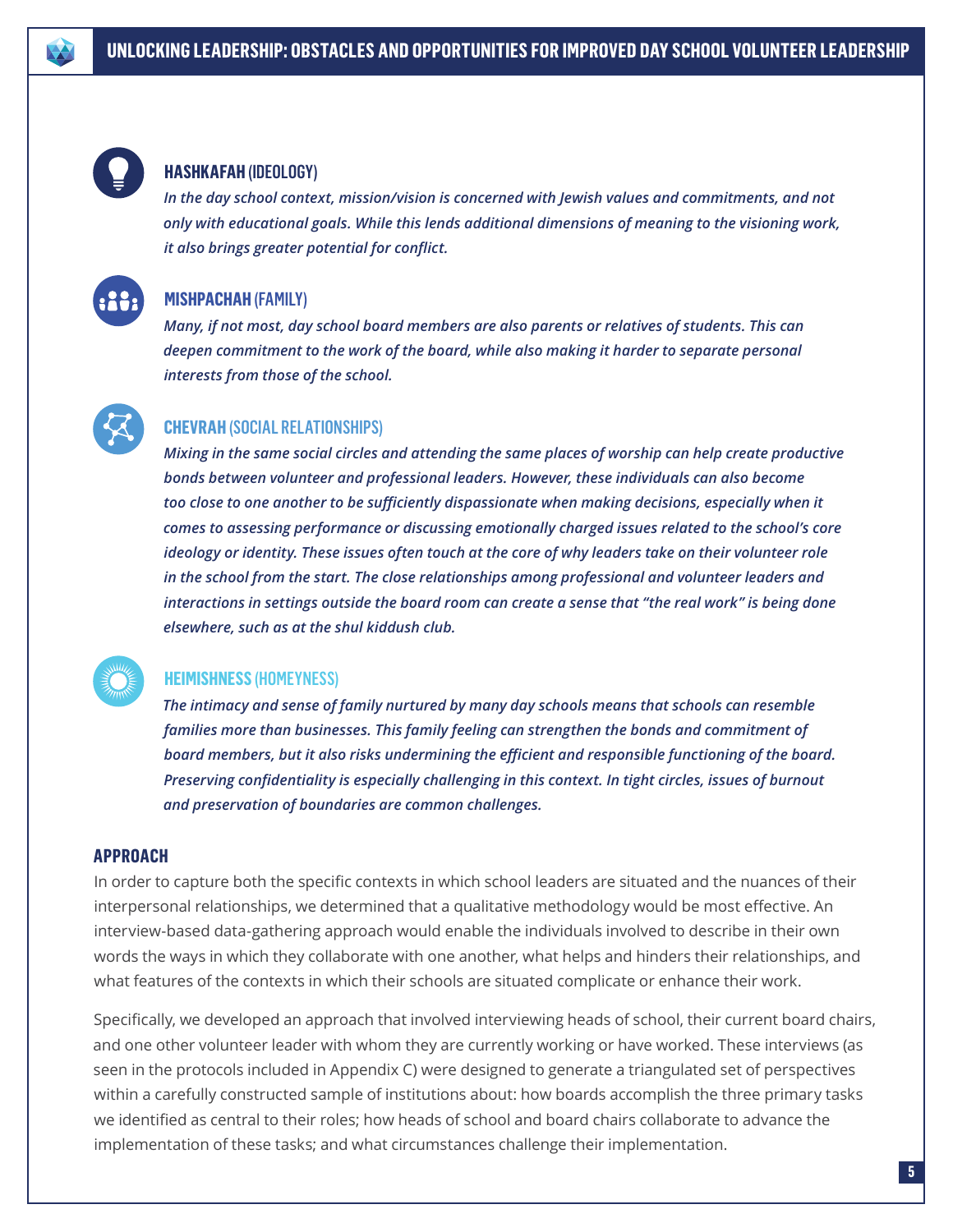#### **SAMPLE**

With an opportunity to gather data from 20 schools, we therefore made sure that our institutional sample included sufficient variation to take into account the following factors and circumstances that, we hypothesized, could impact the functioning of the head of school/board chair relationship and the overall effectiveness of the board.

- **Gender of head of school and of board chair** We hypothesized, for example, that in some cases when head and chair did not share the same gender, there might be distance or awkwardness that could affect the quality of their relationship. We also wondered about power imbalances more generally when, for example, the head of school was a woman and the board chair a man, or vice versa.
- **Size of school and size of community/day school market**  We anticipated that school size and/or the intensity of competition in the day school marketplace could place special stresses on volunteer/professional relationships. We also expected the size of schools to be related to the available pool of talent from which successive generations of board leaders might come.
- **Grades served by the school** We expected that for better or worse, parents want to be, and are encouraged to be, more involved in their child's schooling when the school serves younger grades. We wanted to see if and how—as a consequence of such patterns—higher degrees of parent involvement impacted the functioning of boards, and especially the roles played by volunteer leaders.
- **Denomination** We hypothesized that the norms and procedures of board leadership are more formalized in non-Orthodox day schools than in some Orthodox ones where local rabbis, individual donors, or cultural norms might influence the functioning and turnover of boards. We wanted to check whether indeed this phenomenon shapes day school leaders' relationships.

With attention to these variables, we constructed an interview sample that included 60 individuals: 20 heads of school; 18 current board chairs; 18 former board chairs or volunteer leaders; and 4 individuals who work with schools as consultants to heads and/or chairs. (See the sample breakdown in Appendix D.) We employed a consistent protocol to interview heads of school and other professionals, and a different protocol to interview volunteer leaders.

## **ANALYSIS**

We employed interview analysis software, NVivo 12, to support our examination of interview notes and recordings, and to assist with exploring patterns in the data. Repeated passes through the data, as well as several focus groups with day school board chairs (not featured in the sample), helped produce the findings presented in the next section.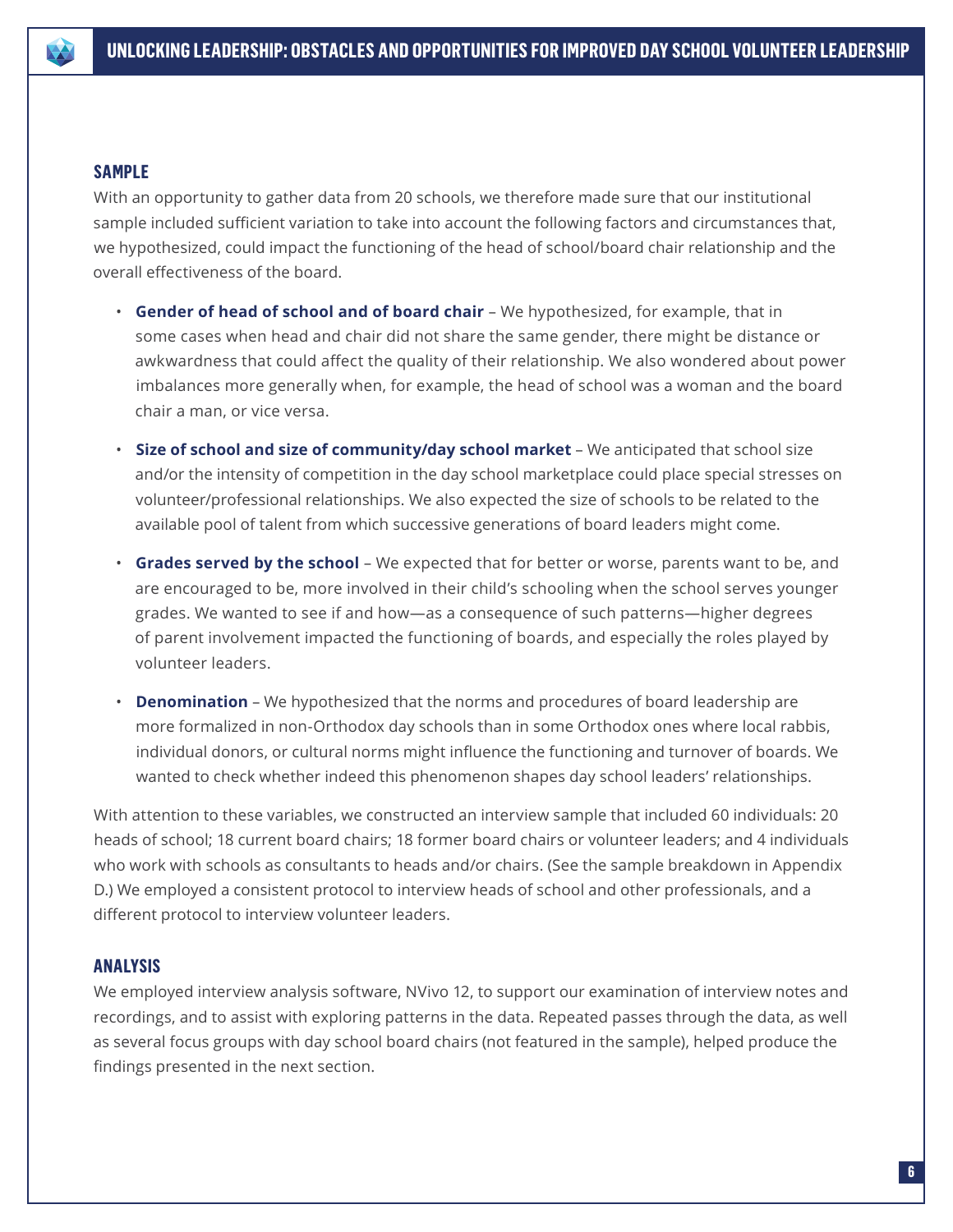# **FINDINGS**

## Nested Contexts – The Circumstances Within Which Boards Function

Day schools exist within a set of nested contexts over which school leaders typically have limited influence. These circumstances impact all day schools to a greater or lesser degree. They can be experienced as particularly challenging by individual school leaders even while they are shared by any number of other institutions in their local community or even on a national scale, far beyond the day school sector. So, for example, when day school leaders talk about how hard it is to find talented volunteers to step up and play a role on their boards, although they may be bemoaning a phenomenon that feels particularly acute in their institution or community, they're actually experiencing a challenge endemic to many, if not the majority, of nonprofit organizations in North America—one of the contexts that day schools inhabit.

We identified three broad contexts of this kind that influence the extent to which board leaders can fulfill their responsibilities and that can introduce stresses or supports into the relationships between board chairs and heads of school.

## **1. THE MISSION-DRIVEN NONPROFIT CONTEXT – "A GAME OF 'NOT IT'"**

There are 9,500 Jewish organizations in the United States. They are part of a nonprofit sector in which, as reported by the National Center for Charitable Statistics, there are 1.5 million institutions. Some of what challenges or drives forward Jewish day schools is consistent with the experiences of this far larger universe, particularly among similarly focused institutions. That doesn't mean that the challenges for day schools are therefore insignificant because of their commonplace character. It does indicate that remedial strategies or a wisdom of practice for improving the functioning of day schools with respect to these challenges can probably be derived from resources developed to serve this larger context.

The experiences our interviewees highlighted that are consistent with the nonprofit sector as a whole (as reflected in literature from that field) include, as noted above, challenges associated with recruiting sufficient numbers of appropriately qualified and motivated volunteers to sit on boards and then play a leadership role. Some heads are inclined to attribute the lack of candidates beyond the parent body to an underappreciation of the school's importance in the larger community. Others see their situation as part of a larger phenomenon. As one head reflected:

*"I believe it's very challenging to find people who are willing and committed to this kind of work, and that also have the time-capacity to lead the board. In discussion with others in the community, people are just not agreeing to sit on boards these days."*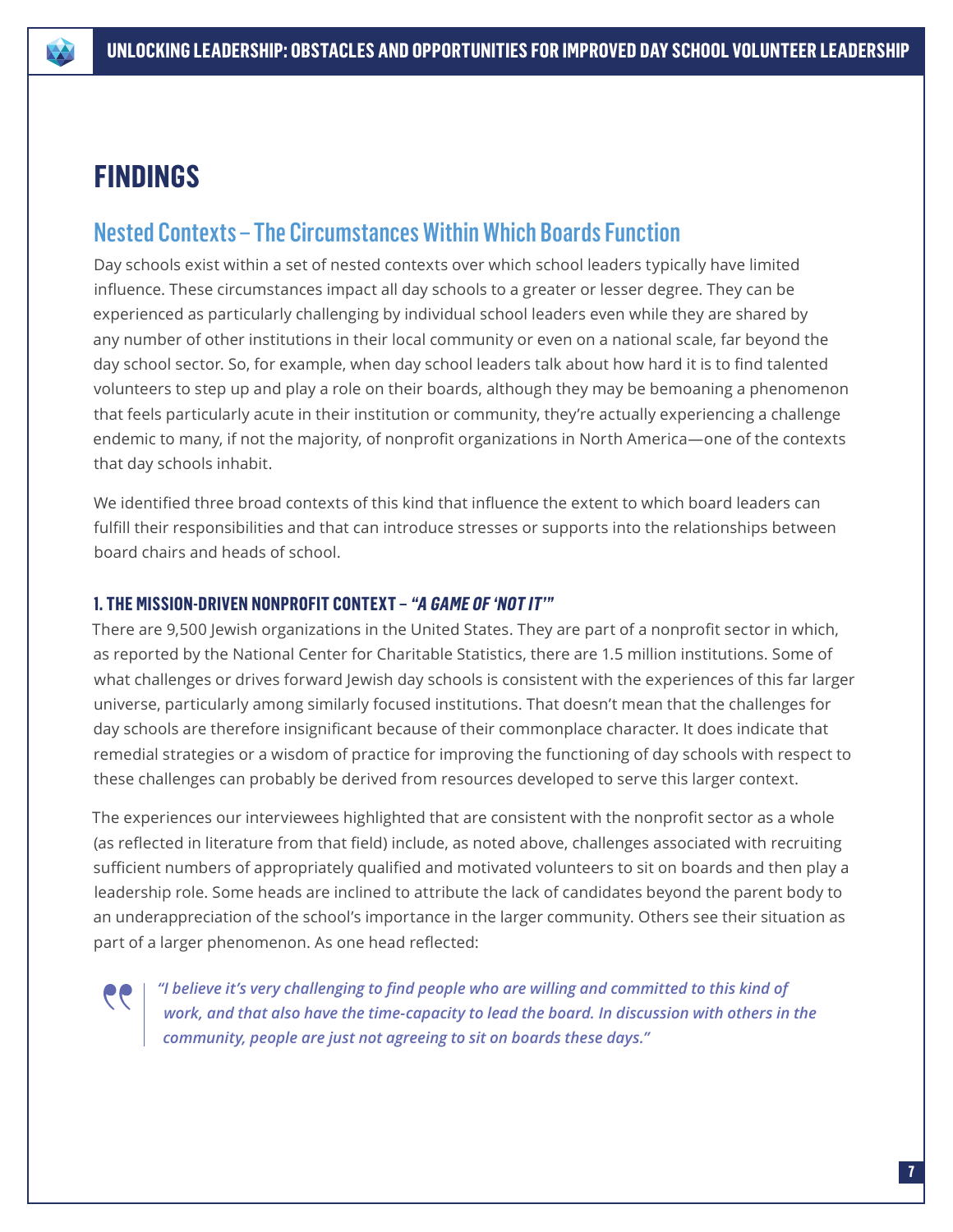

Even when it is possible to recruit volunteers to join boards, persuading individuals to assume the role of chair is no less challenging. A board chair expressed the problem memorably:



*"The pipe is long—and you say 'run' [for board president] as if it's competitive, as opposed to people running away from it. We have a small board and a lot of new members. There was nobody else. It's more often a game of 'not it.'"* 

Without question, this challenge is consistent with broader patterns among nonprofits. A recent Leading Edge report explored this phenomenon, quoting a Jewish volunteer leader's complaint: "I had a checkbook and a pulse, and now I'm board chair."

Compounding this situation is the fact that chairs' terms rarely run for more than two or three years. There is a need to continually search for new leadership. These circumstances start from a positive place—the desire to ensure that volunteer leadership does not demand too much of people's time and is continually refreshed—but it does exacerbate the leadership pipeline challenges. Moreover, the turnover results in a further challenge for school heads, as it does for the CEOs of many nonprofits, and that is the need to work with a new boss every few years. As a board chair noted:

## *"The toughest thing about being head of school is that every two years you have a new boss there's no continuity and you need to constantly mold yourself to the style of the president."*

A different type of widely shared challenge for nonprofits is that of maintaining the attention and engagement of board members, because their time and attention as volunteers are genuinely limited, the work of boards can sometimes be terribly mundane, or the rapid succession of issues that professional leaders address in the space between board meetings means that boards lose touch with what's happening on the ground. This last issue ought not to be a problem given, that boards are widely advised to focus on long-term strategy rather than day-to-day flare-ups. And yet, it is clear that if board members don't feel that they at least have a finger on the pulse of day-to-day matters, their interest can wander.

The flip side of board members losing interest is a challenge that widely affects the nonprofit sector, especially among independent schools, and most commonly among those where boards are made up of high proportions of current parents. This is the drift of board members' attention to the day-to-day and the minutiae of school life, such as the vacation calendar, homework policy, or packed-lunch policies. Calling such things "policy matters" may in fact be overstating things. The challenge is really that some parents view every issue that comes before the board in terms of what's best or most convenient for their own child.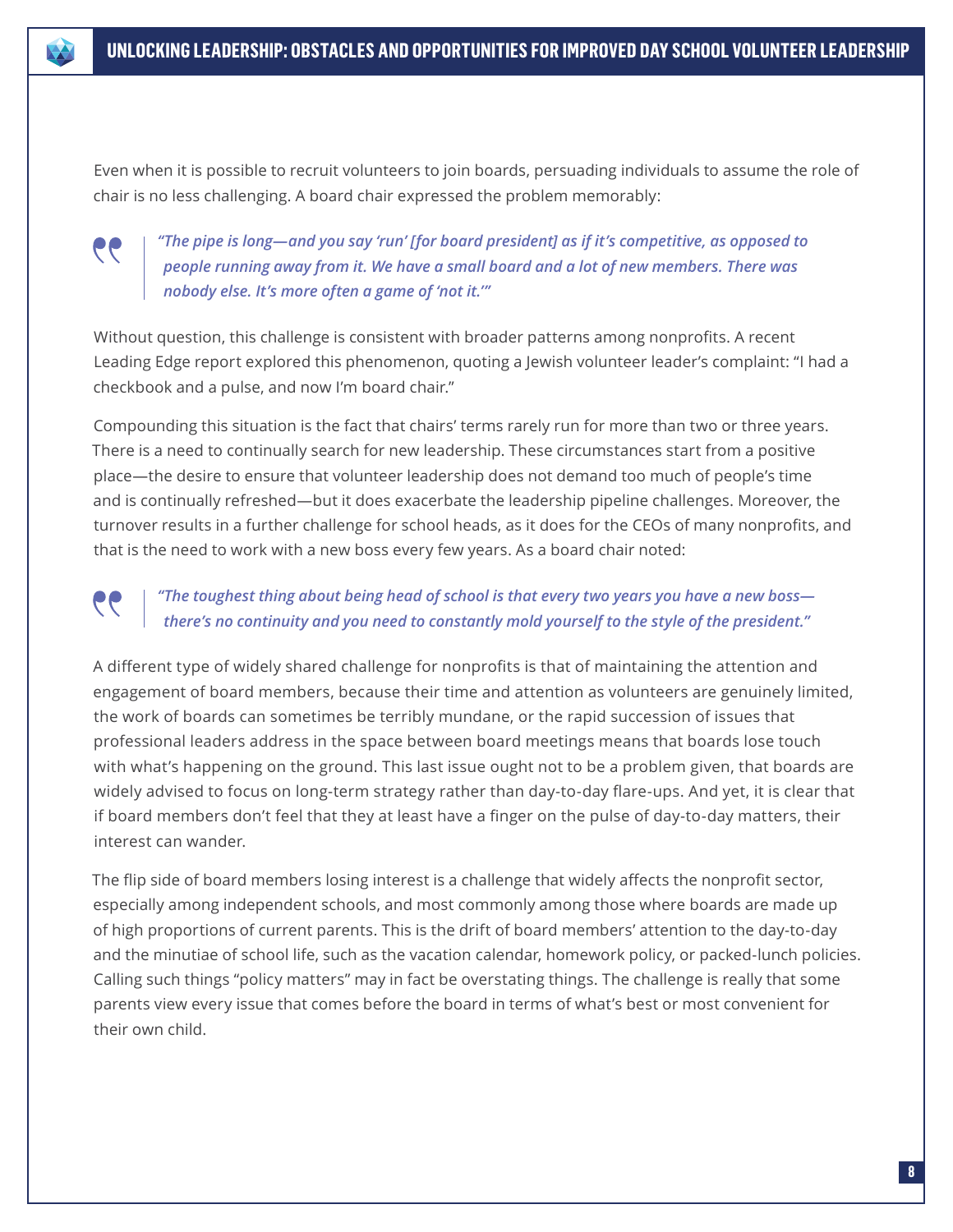The board members we interviewed knew they shouldn't be devoting their time to such matters, but they reported an inexorable pull toward these matters for the reasons described above. A former board chair put it like this:



*"The plan to keep the board meetings to a high level would sometimes break. We could have been much more functional and organized when it came to high-level issues, like should we build a high school or not? Should we partner with a Special Ed school and create a school within the school? We probably got more bogged down in the weeds of fire drills and day-today stuff and didn't get to the bigger-picture issues."*

## **2. THE JEWISH DAY SCHOOL CONTEXT —** "THE VERY FEW DEGREES OF SEPARATION MAKE IT HARD."

A second context in which day schools are situated extends to the day school sector as a whole, as opposed to nonprofits more generally. The features of this context invariably pose challenges to a board's healthy operation, but they can also enhance the board's capacity to make a positive difference to a school's overall functioning.

Day schools are, by definition, mission-driven institutions. Without a distinct mission, they have no *raison d'être* that distinguishes them from the larger universe of independent schools. Their Jewish mission has potential to inspire boards, in positive ways, to do hard work and overcome difficult challenges. A former board chair put it like this:

## *"I think it's something that prevails in the school community itself. Anyone that goes to a Jewish day school, regardless how diverse it is, they're coming from a foundational level of common values, and I think anyone who is part of the school shares those values."*

This ideological fuel is unstable. As was previously intimated, *hashkafah*/ideology is akin to kryptonite. It can, and often does, energize volunteers. ("We're all missionaries," as one head expressed it.) At other times, it can translate into inflated, essentially unrealistic, expectations of the school's professionals. Board members, fired up by a sense of mission, can demand too much of the head of school and the professional team, resulting in disappointment and a high turnover in a school's administration. Ironically, this situation is a kind of best-case scenario, where inflated expectations at least stem from lofty sources. More commonly in our sample, inflated expectations of heads of school derive from lesspositive sources. A head of school painted a picture of what this can look like:

66

*"The ecosystem of day schools is not [built upon] realistic expectations. The structure of it is a pyramid with one person at the top responsible for everything underneath. Organizationally that makes sense. But on the other hand, the head of school's job and the structure is unrealistic. When you have a board member who is a parent who hates the way lunch is managed—that filters into the board meeting. Everyone works through themselves, through their own parent or grandparent lens—everyone operates from their own place, and you have to make it work for everyone. That's hard."*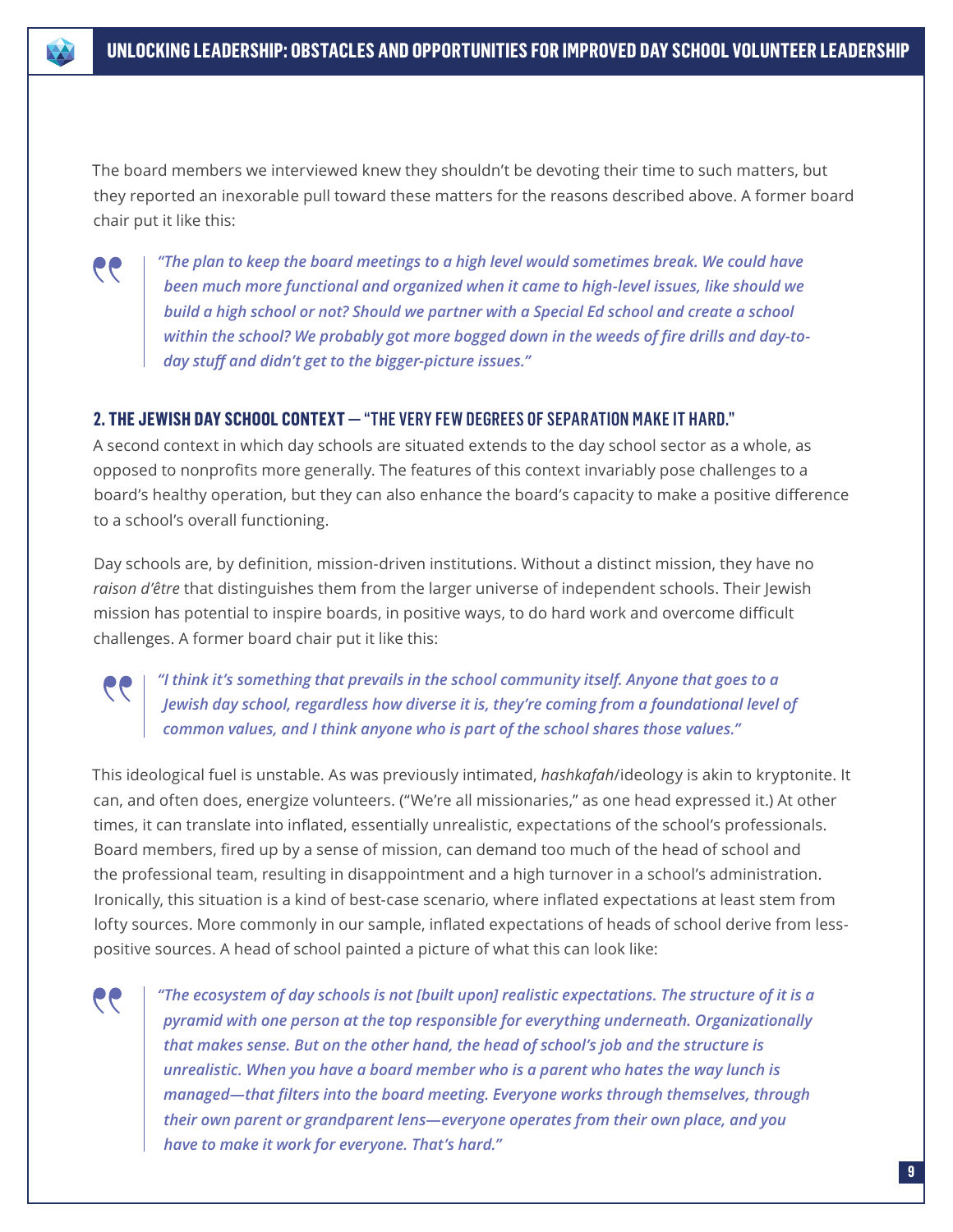This dynamic is consistent with what we learned during our study of professional leaders. We can now see how these phenomena are more or less built in to day school culture because of the high proportion of parents on boards and because of the difficulty in maintaining boundaries between professionals and volunteers in this setting [their *mishpachah* and *chevrah* dimensions]. Evidence of these challenges comes from board members themselves and not only from the professionals. Clearly, it's a phenomenon that tests volunteer leaders as much as it tests the professionals.

Again, in the day school context, despite the intimacy and intense sense of community that can make these places so appealing as settings to educate children and build friendships, this same intimacy can express itself in ways that undercut the professional functioning of boards. A chair expressed it like this:



 $\bullet\bullet$ 

*"The very few degrees of separation make it hard to have accountability. When they're just volunteers, it's hard to be effective. It's hard to see the quality of professionalism. Sometimes that threatens our ability to be successful—that we all know each other. Sometimes people tend to think that it's just going to work out. In fundraising, the response is often 'Someone will just bail us out' or 'It's the next president's problem.'"* 

These phenomena can particularly complicate the relationship between board chairs and their heads of school. It can make it hard for chairs to fulfill one of their primary functions, as supervisor of the head of school. A chair vividly conveyed the double-edged quality of this situation, with respect to his relationship with his head:

*"We have a very close personal relationship. It has its pluses and minuses. I think the pluses are somewhat obvious. I'm never shy. I literally could knock on his front door. I try not to and be respectful. The flip side is that it's not always easy to convey a difficult message with someone you feel comfortable with. We communicate every day, but it's not always easy to point out when I think something is not done the way it should. That's a challenge. It's a double-edged sword."*

In all day schools, volunteer leaders have an opportunity to draw on a powerful mix of mission, community, and intimacy to advance the well-being of their schools, and yet at the same time these phenomena can weaken the ability of boards, and of chairs in particular, to fulfill their key tasks with professionalism and effectiveness. In other words, they can be hobbled by their *heimishness*.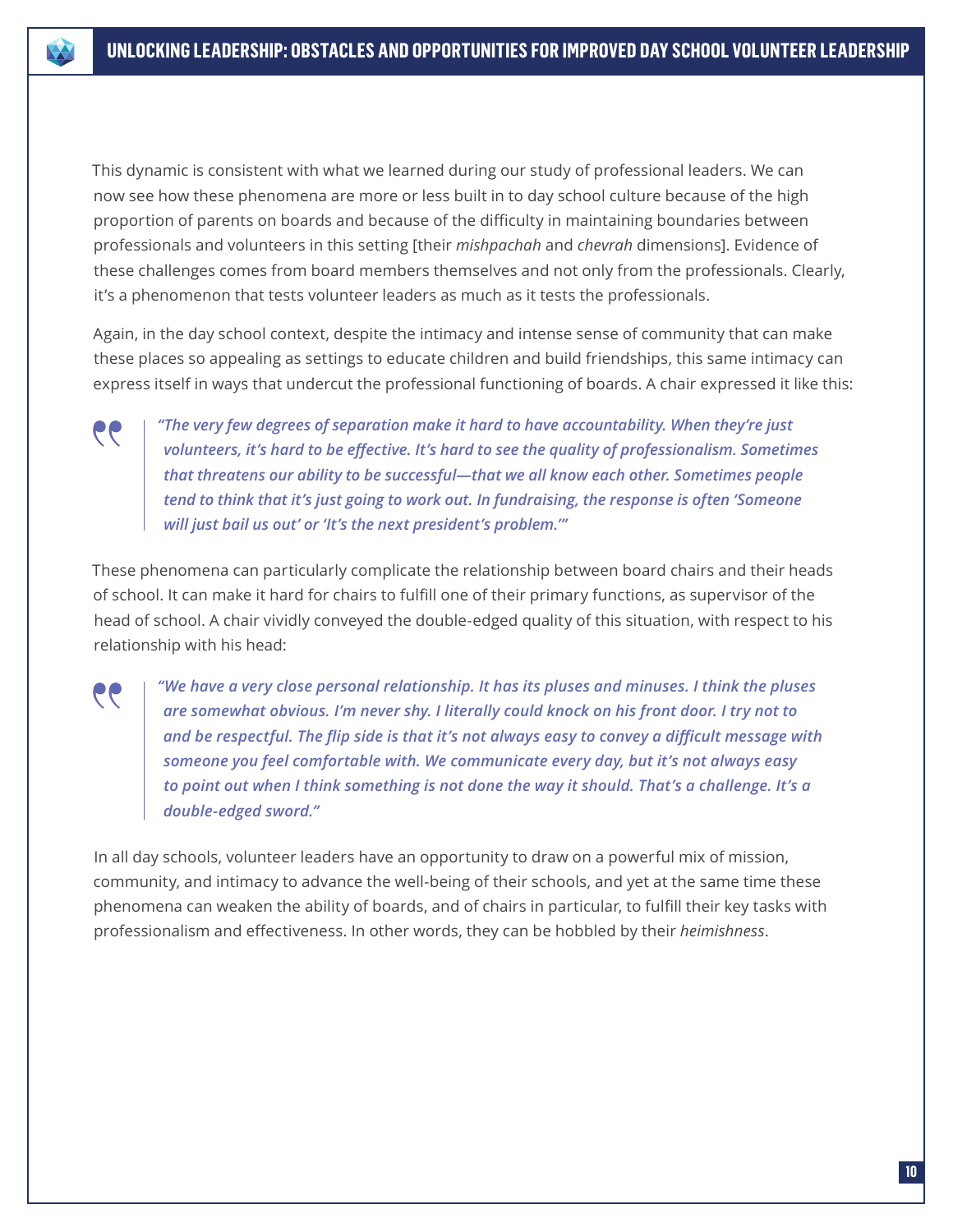#### **3. THE LOCAL COMMUNITY CONTEXT – "IT'S PART OF THE NATURE OF OUR COMMUNITY."**

The most immediate context in which day schools are situated is that marked out by the local community. Day schools must function within socio-cultural, demographic, and economic circumstances that are largely beyond their control. Some serve parent communities where the norms of competition trump those of communitarianism. Others are situated in parts of the country experiencing demographic decline or shifts. Some serve wealthy communities with disposable resources that can be mobilized to support their needs. These are givens, and

*There are tremendous pressures in terms of enrollment. The president and board members could mistake that and put too much blame on the head, instead of diagnosing the problem appropriately. It's the same issue for affordability."*

boards can of course navigate these circumstances with panache just as they can they be overwhelmed by environments in which they have limited room to maneuver.

These circumstances evidently impact the functioning of day school boards and of volunteerprofessional relationships more generally. In some cases, heads of school find themselves taking the heat from boards for problems that might also be challenging their competitors or other local Jewish institutions. A head complained:

"There are tremendous pressures in terms of enrollment. The president and board members could mistake that and put too much blame on the head, instead of diagnosing the problem appropriately. It's the same issue for affordability."

It might be stating the obvious, but fundraising depends on the community. The human, financial, and social capital on which a board can draw and make available to support the school derive in most instances from local sources, and only at the margins from national agencies, benefactors, and resources. A head of school expressed this insight succinctly: "I don't see there being a magical switch. It's part of the nature of our community."

## Inside Schools – Three Ingredients That Make a Difference

The nested contexts in which day schools sit are undoubtedly challenging, and our experience suggests they are more challenging today than they were in the past—influencing the ways in which boards steer, support, and supervise schools. That's the bad news. And yet, as we have implied, these contexts need not ultimately determine the extent to which volunteer leaders contribute to the well-being of schools. That's the good news. The effectiveness with which board members perform their primary functions is, to a much greater extent, a consequence of what happens inside the school, at the board itself, and in the relationship between chair and head of school.

When volunteer and professional leaders reflect on the struggles and strengths of their volunteer leaders, they point most often to three contributing factors located within the institution: their systems and structures; their organizational norms and culture; and the particular dispositions and capacities of the head and board chair. Unlike the phenomena associated with the contexts outside schools, these are factors over which school leaders have some, even a lot of, influence.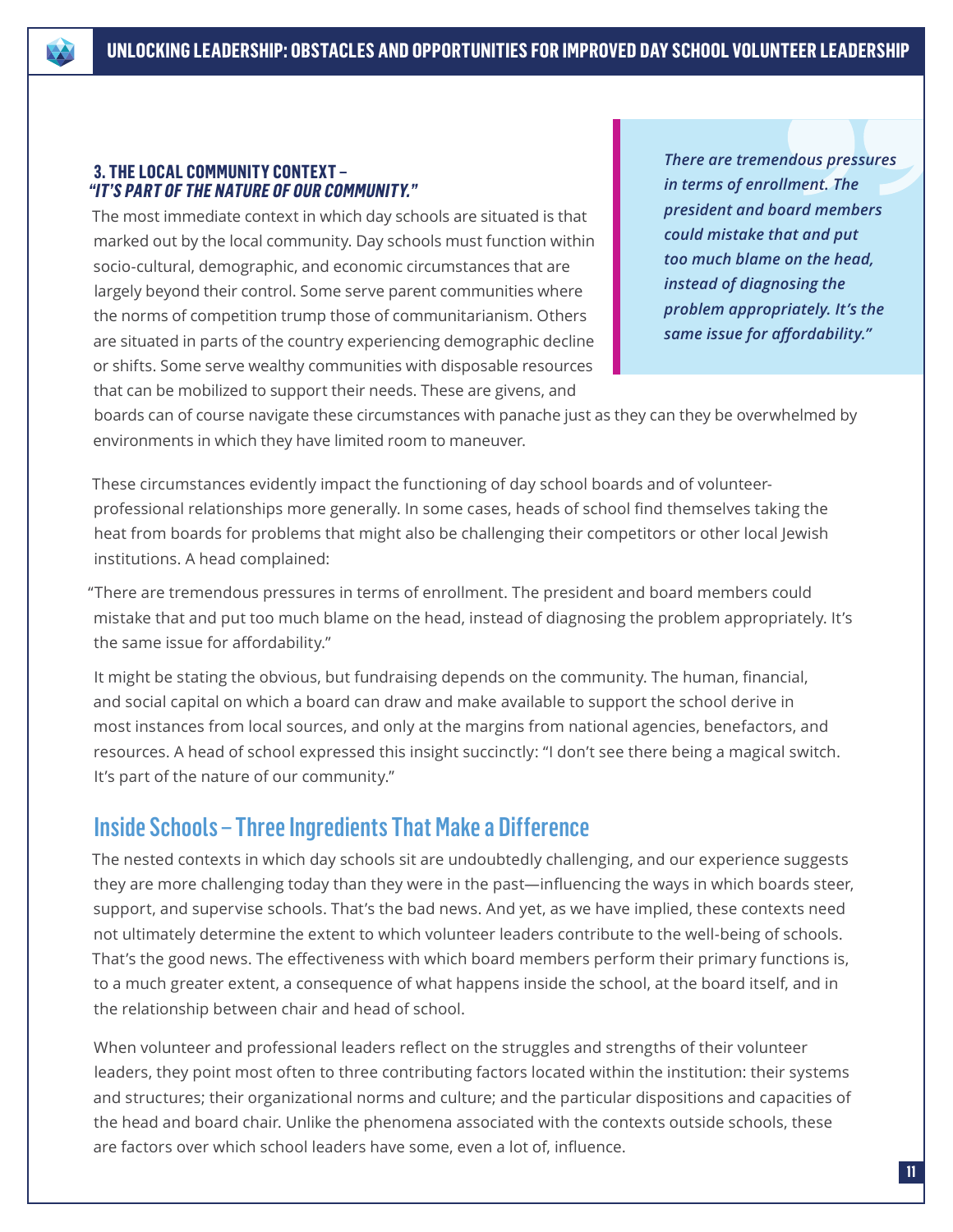

#### **STRUCTURES AND SYSTEMS**

The literature on volunteer leadership from the greater nonprofit world is replete with recommendations for structures and systems that can enable boards and board chairs to function with maximum possible effectiveness. These recommendations include establishing measures for identifying and training volunteer talent, often through a Committee on Trustees, and procedures to onboard and orient new board members. Other suggestions of this kind are designed to enable boards to work with professionalism by putting in place bylaws and guidelines for board member term limits and role descriptions. Some structures and systems maintain or deepen support for the head of school, through a head of school Support and Evaluation Committee or through the board chair and head holding person-to-person check-ins at regular intervals.

At the schools we studied, when such structures and systems were in place, professionals and volunteers often (although not always) found they helped them fulfill their responsibilities. A head spoke with satisfaction about the role clarity his board achieved:

## *"Our board does a really good job differentiating between governance and day-to-day operations, not meddling into the day-to-day, which I appreciate. They do a lot of work on the major strategic issues."*

Other heads were grateful for the succession planning their board had done, making it possible for them to begin investing in building close relationships with individuals who would take up the position of chair in a year or two years' time. Chairs, for their part, reflected with satisfaction on the effectiveness with which they had established onboarding systems for new board members, whether in the form of mentoring for new board members or by holding a retreat at the start of the year for all board members to review responsibilities and roles.

When these structures and systems didn't work as well as they were supposed to, at least as promised by the many board how-to books, the various players seemed invested in making them work more effectively. Most had an appreciation that practices of this kind could make a difference. The following comments offered by a board chair reflect an effort to make a specific structure work as it should:

*"They tried to put in a head of school Evaluation Committee, and it failed a few times. We tried to make it less about being critical of the head and more about how to support her... It's still one of those things that's hard to keep going and make work because you're trying to support the head but also pushing back and setting goals for him. It's a delicate balance."*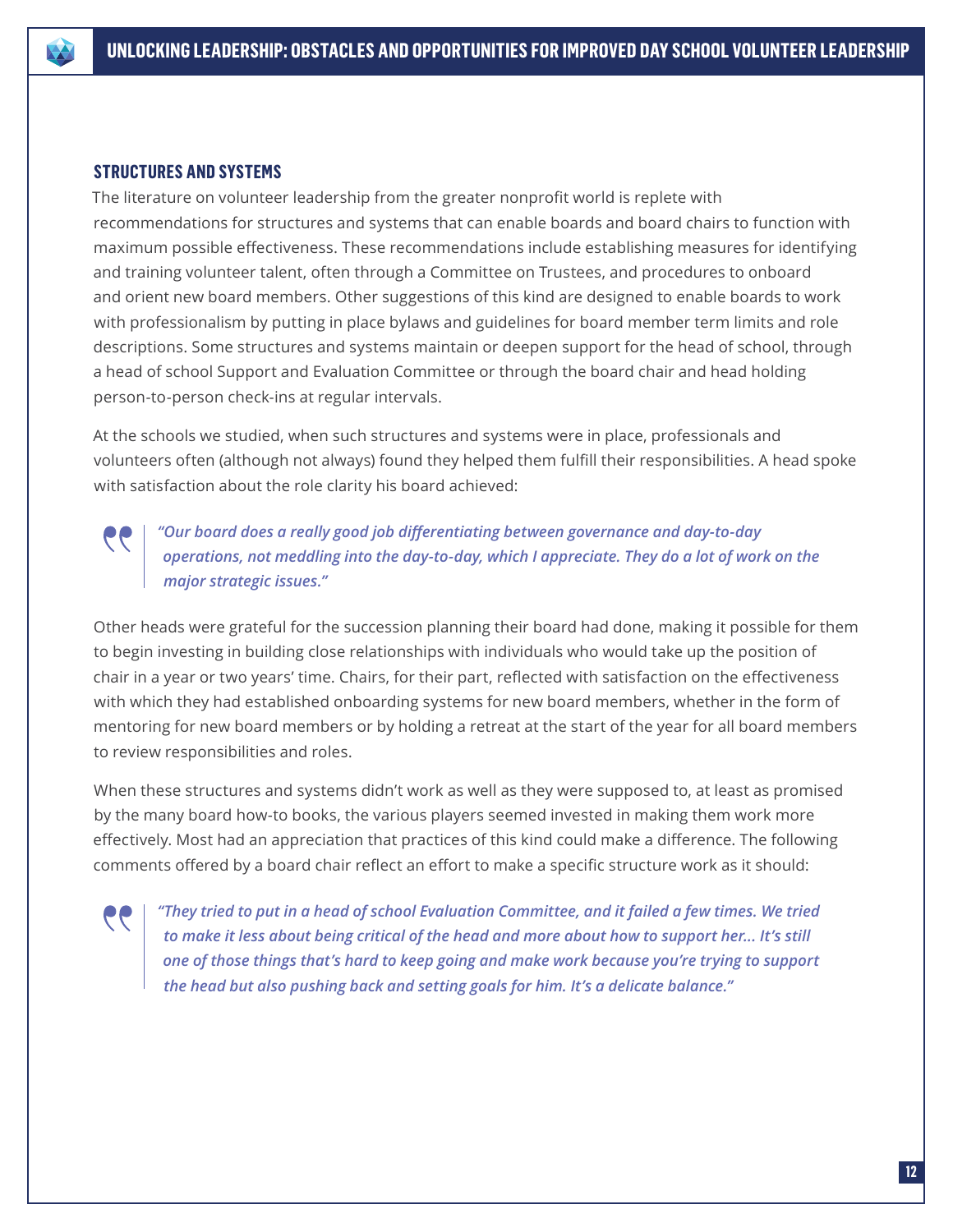

Some schools have instituted less-commonplace systems that they celebrate for making a difference to how they function. In one school, the head expressed satisfaction that she established the principle that she has a say in the selection of the board president. Recognizing that it is somewhat unusual to do so, she explains:

## *"It's a big priority in my work. It matters. I know how important this relationship is."*

In another school, the board has created the role of Institutional Advancement Coordinator. This person, a member of the school's administration, is responsible for checking in with all board members at regular intervals, ensuring that they feel engaged and able to contribute to the board's primary functions. Tasked with this role, she has relieved her head of school from a task that would otherwise take up a great deal of his time, something for which he is thankful.

The search for ever more effective systems goes on, and the absence of such systems is often acutely felt—when board members overstep their roles, when heads and chairs express distrust of one another or complain that they only communicate when there's a fire to put out, or when highly skilled individuals bemoan the lack of support they get to perform their functions well. In the following instance, a board chair craves a particular kind of systemic support that would serve her school and others:

*"I came in with the best possible skill set, with organizational consulting skills and people believing in me because of what I did with the parent association, and still it's so hard... You feel really alone in it. There needs to be more peer and training support. Maybe there could be a buddy system [across different schools]."* 

#### **ORGANIZATIONAL CULTURE AND NORMS**

Structures and systems help many boards fulfill their key roles, and yet in some schools even when these practices were in place, interviewees reported that their boards still struggled to be effective or they complained that volunteer/professional relationships were frayed or unproductive. It was as if they were describing how they had carefully followed a recipe and yet found themselves disappointed with what came out of the oven.

These reflections indicate that high-functioning boards and effective head/chair relationships don't only hinge on the implementation of the right structures and systems, they also depend on the culture of work, on the organizational and interpersonal norms, with which structures and systems are operationalized. To take an example, it's not enough that the board chair and head meet each week (a systems solution) if the school is not an environment where each is assumed to be acting with the best of intentions (a cultural challenge), especially when offering constructive criticism of one another. This does not mean that schools can do without strong governance systems if they operate within cultures that are transparent and collaborative, but those systems have limited value if they're not supported by healthy cultures.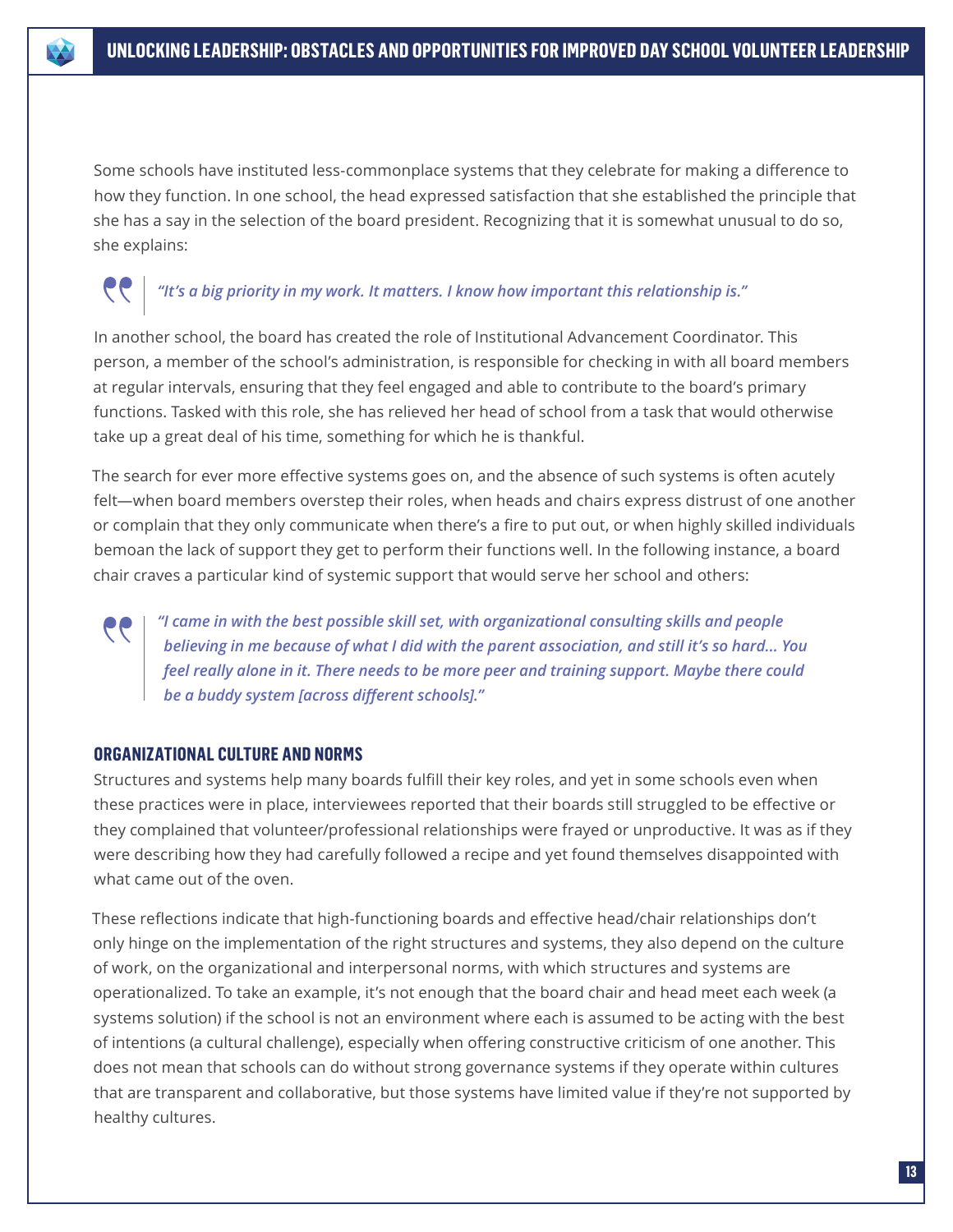

Our interviewees shared some powerful examples of the kinds of cultures that support the effective collaboration of school heads and chairs and the capacity of boards to engage over time in challenging work. At the heart of these examples are three norms: trust, respect, and collaboration.

## **Trust**

The work of school leadership is relentlessly challenging; it is inevitably imperfect. If school leadership is not to be paralyzed by those imperfections and do better, continually, people must be prepared to give and receive feedback, communicate that feedback openly, and assume the best of intentions of those from whom they receive feedback. These are all the markers of trust. As a head of school explained:



*"My important philosophy is assuming positive intention. So, when we come to challenging meetings, especially when we talk about challenging issues, we need to pause and remember we're all in this together, and that we need to approach things with curiosity and openness."*

It's striking that these reflections are framed in the first-person plural. They indicate something about the school culture as a whole, not just how this one person faces the world. Certainly, the flip side of this ethos can be painful, if not paralyzing, as one former board chair reported:



*"I felt that anything I said or suggested was viewed as criticism, and reacted to with hostility instead of seeing it as a way to advance the interest of the school."* 

## Respect

Respect works both ways: between professionals and volunteers. School heads expect their volunteer partners to appreciate and respect their expertise. A chair, who might easily have upset this fragile balance, explains the tack she takes in her relationship with the head:

*"I think [the head] expects transparency. He expects me not to pretend to be an expert in high school education. I actually do teach on a regular basis, but I'm there as a sounding board. I can give advice, but that's not my role."* 

This kind of stance may state the obvious: the head of school has been employed to be an educational authority. And yet often board members, as the employers of the head, assume they know better. What is less obvious is that volunteer leaders also expect appreciation and respect, from both their volunteer peers and from the school's professionals, for the fact that they're giving of themselves so generously and for what they give. They're not being paid to review scholarship submissions and help balance budgets. They're doing so as volunteers. A head of school recollected an experience that captured these issues well: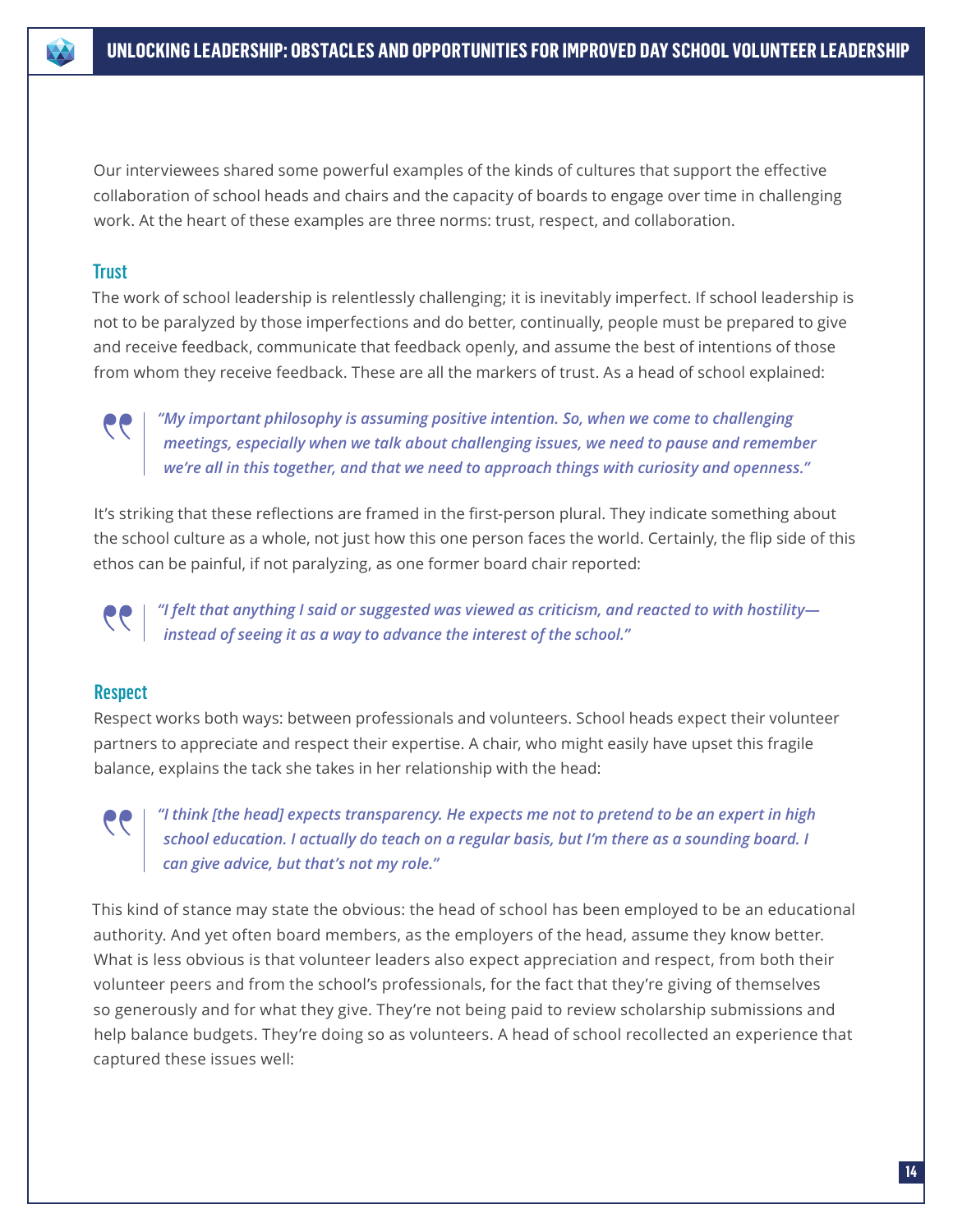*"I remember in [my last school] when I was working with the president. We were building a budget for the school; it took a lot of energy and money out of him; it was a very hard and demanding job on top of his full-time job. There was a certain point when things got heated. His colleagues were criticizing him about the budget, and he turned to me and said, 'I don't get paid for this.' You know, it's important to keep in mind culturally and for all of us who are professionals—that [these people] are volunteering their time."*

Respect underpins realistic expectations. We have already seen how, in day schools, expectations can often become unbalanced. Mutual respect serves as a powerful antidote to such imbalance. Some appreciate this principle more readily than do others. Here's a board chair who recognizes that some of his peers don't see this so well:

*"The educational world works differently. Say you want to change the schedule around—if it was up to me, I would change the schedule overnight... I work on Wall Street—if something needs to change, it changes yesterday. In education, it works differently. You have to have the right patience level. Teachers have been trained a certain way. You can't walk in and tell them to change the way they do it. That's where the head of school needs to re-educate the board in terms of how realistic the timeline is to get things done. Volunteer leaders who aren't educators don't know enough."*

## **Collaboration**

 $\bullet$ 

66

With the trust and respect that underpins reasonable expectations, it becomes possible for professionals and volunteers to collaborate in productive ways. Effective collaboration does not mean that each party undertakes the same work, substituting for one another; that's not how collaboration works. It is rather that each party makes a distinctive contribution to their shared mission and makes space for others to contribute.

#### **DISPOSITIONS AND CAPACITIES**

The examples we have provided indicate how people in general establish ways to work and live productively together in the same institution. These practices don't just express the dispositions of one or two individuals in the institution. They're more generalized; they're part of the culture. Nevertheless, in examining what ultimately makes a difference to the quality of the relationships between volunteer and professional leaders in day schools, it is inescapable that the dispositions and capacities of certain individuals in leadership roles, specifically the head of school and the board chair, do make a difference not only to how those individuals perform their roles, but also how their institutions function as a whole.

With respect to the head of school, interviewees identify a range of critical dispositions, all consistent with those we identified in our previous study of professional leaders. In order to facilitate the board's contribution to the well-being of the school, the dispositions that loom largest are, not surprisingly, interpersonal; they are concerned with the head's ability to work collaboratively and empathetically with board members as a whole and with the board chair in particular. As one head elaborated: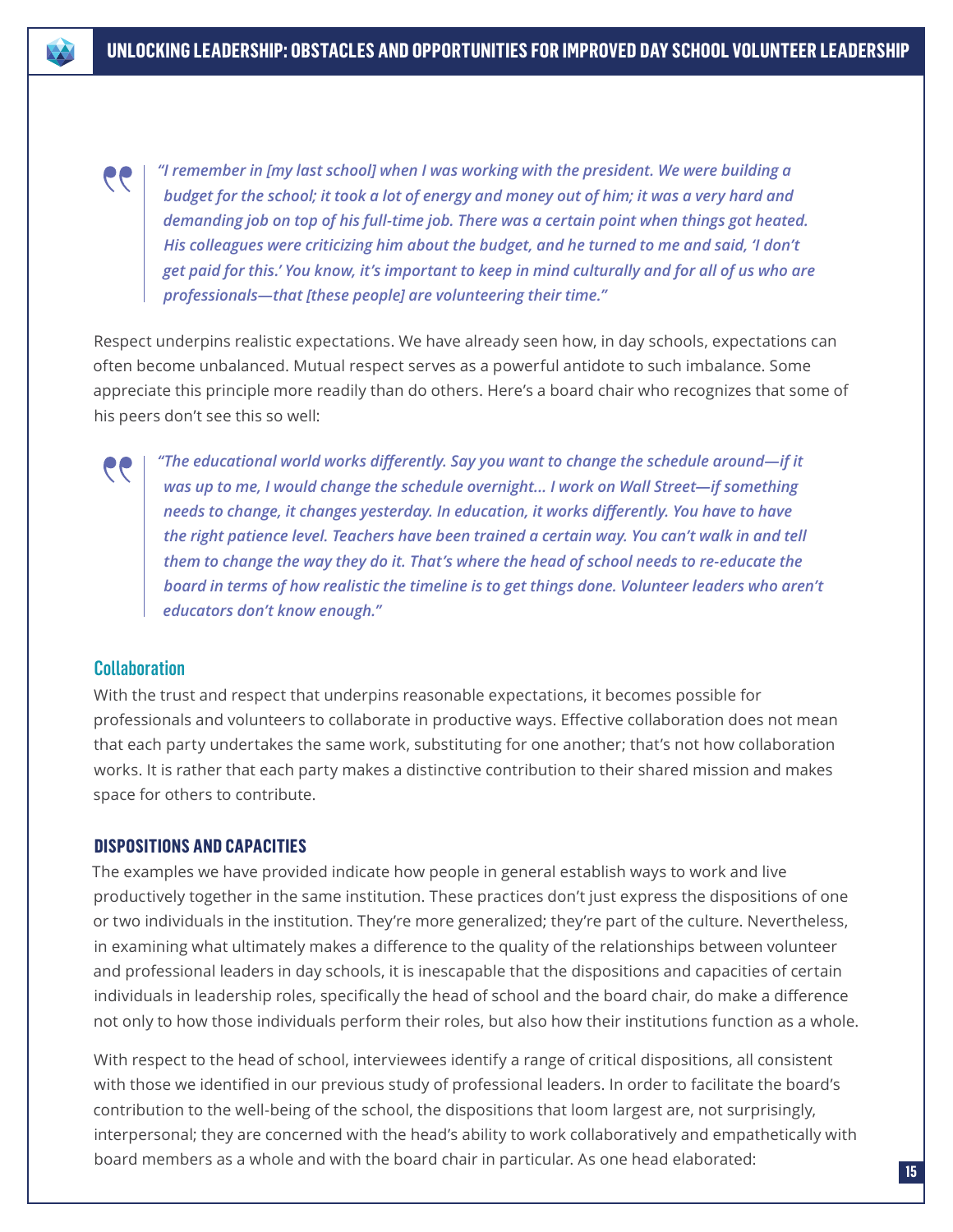*"Heads need to have an understanding of the people they work with—to be politically savvy enough to know you cannot do it without the support of your board president and leadership. You have to be able to manage up so that you get what you need from them: the financial support and involvement that the school needs, ambassadorship and someone that has your back when you need it. In some ways, although it sounds backwards, it's the responsibility of the head to manage that relationship—even though it's the board that are the head's bosses."*

 $\bullet$ 

Other interviewees singled out specific dispositions: openness to negative feedback, mindfulness of the volunteer nature of volunteer-leader work, the ability to maintain open and positive communication with volunteers, and adjusting one's work ethic to align with the chair's way of working. The only skill or capacity that interviewees called out that couldn't be characterized as a personal disposition was financial acuity. Volunteer leaders, it seems, wished that the heads with whom they work could engage with them as equals in relation to the business aspects of the school. One chair put it like this:

*"I wish there would be a requirement [for heads] to take some business courses, to understand budgeting and endowment... Very few people can become principals or school heads as teachers—but maybe with an understanding of finances, it would be easier. This is not specific to our school per se—it's something that's lacking in the field... At the end of the day, a school is a business."*

With respect to the board chair, there were a small number of dispositions that interviewees called out as making a decisive difference to the quality of their contribution to a school's functioning. Many of these can be characterized as people-management capabilities—knowing how to get along with or manage diverse and difficult personalities. A good deal of what this involves was described by one board chair:

*"I have a different style than the previous president. He's very direct and good at pulling the strings and massaging the egos and motivating people to take things on. He's good at laying the groundwork for what he needs to accomplish, building alliances, and getting other folks to join in... and take ownership of a particular issue. I bring people in and I treat people as adults and expect them to act as adults and take their obligations seriously. In retrospect, his approach works better in this context than mine."*

One particular disposition that a few interviewees highlighted was akin to steadfastness, or being able to take and uphold difficult or unpopular decisions. One head of school called this "backbone":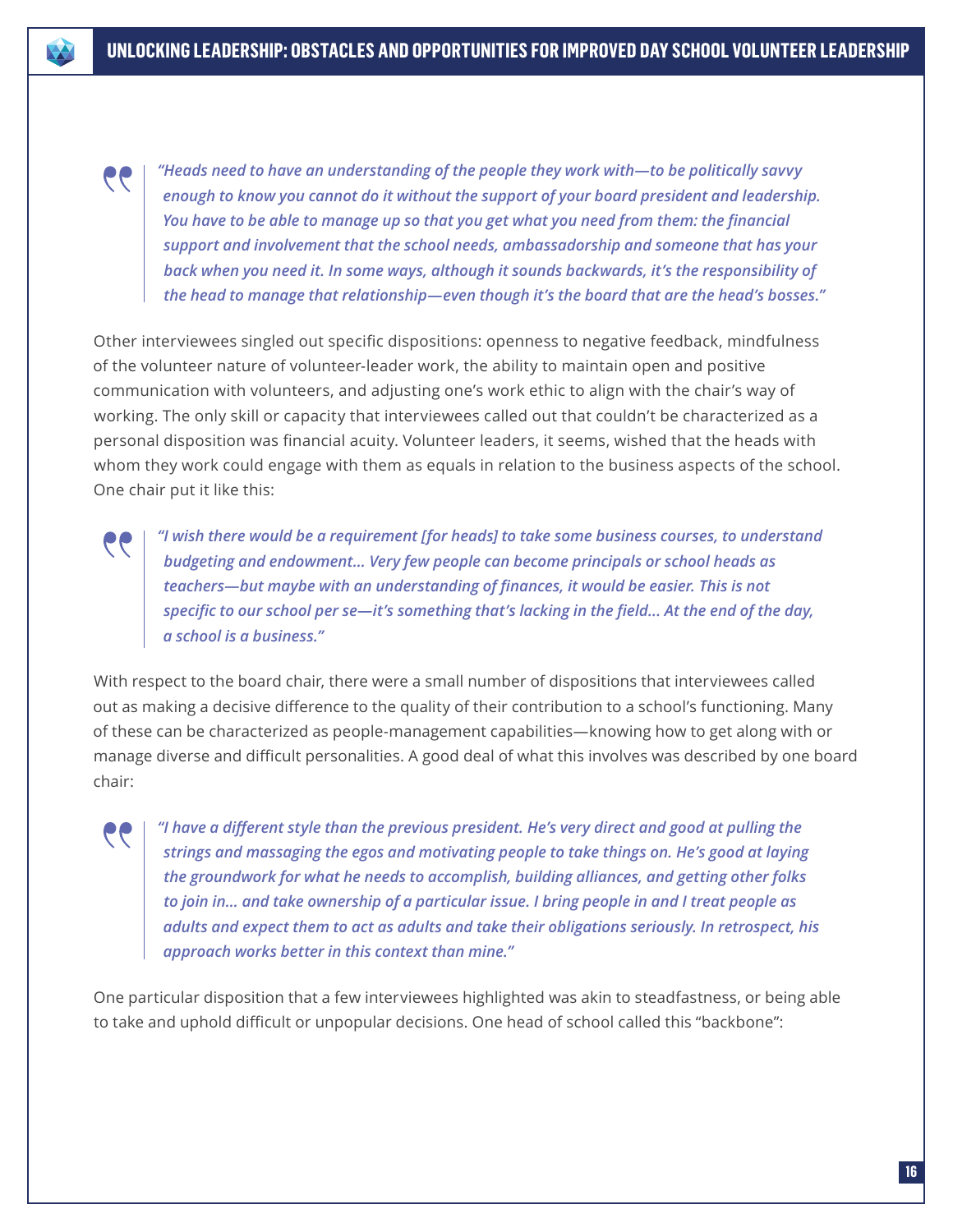*"Sometimes as a leader, you're going to be making decisions that people don't like. The downfall of my last chair is she wanted to please everyone and couldn't take this aspect of the work. Not everyone loved my first two chairs all the time, and I think that's what it is. That willingness [to accept] that your job is not going to please everyone. Get a backbone—that's a really important disposition, that's the same thing I've had to learn, it still feels bad that not everyone agrees with what I do [but that's part of the work]."* 

In a similar vein, a different head suggested that this steadfast quality enabled volunteer leaders to withstand naysayers or critics and convey a positive message to the school community.



GG

 $\mathbf{e}$ 

*"It can be really hard to stay positive as a chair, especially if you let yourself be exposed, if you're a parent at the school, if you allow people to dump thoughts on you, and if you don't allow yourself to take a step back and look at the positive—you can get bogged down."*

## **IT TAKES THREE TO TANGO: HEAD, CHAIR, AND BOARD**

As these last examples indicate, when it comes to what make the greatest difference to the positive functioning of volunteer leaders and to the governance of the schools, it is not just about the quality of the bilateral relationships between volunteers and professionals or between chair and head. In many respects, it is about a triangular dynamic between the head, chair, and board. The following reflections from a current board chair convey how confusing this dynamic can be:

*"There's an issue around the board's functioning. Who's the puppeteer? We haven't been good at giving the head formal reviews, but even with that, I found that I play a bigger role in creating the framework for it. I don't know where any of that sits. I don't expect [the head] to do it, but then I'm not sure how it gets done. Who is really operationally driving the board, and the board's relationship with the staff? That's most unsettling."*

These relationships are part of a dance that can be hard to execute. Sometimes it seems as if the players are too intimate; sometimes they're too far apart. And, adding a layer of complexity, this is a tango for three; too much intimacy with one partner risks creating too much distance from another. Building these relationships means being ready to be pulled in more than one direction at the same time.

A really productive relationship between the head and chair, or head and Executive Committee, risks discounting the contribution of the board as a whole. A head of school recounts how such a scenario came about in her school: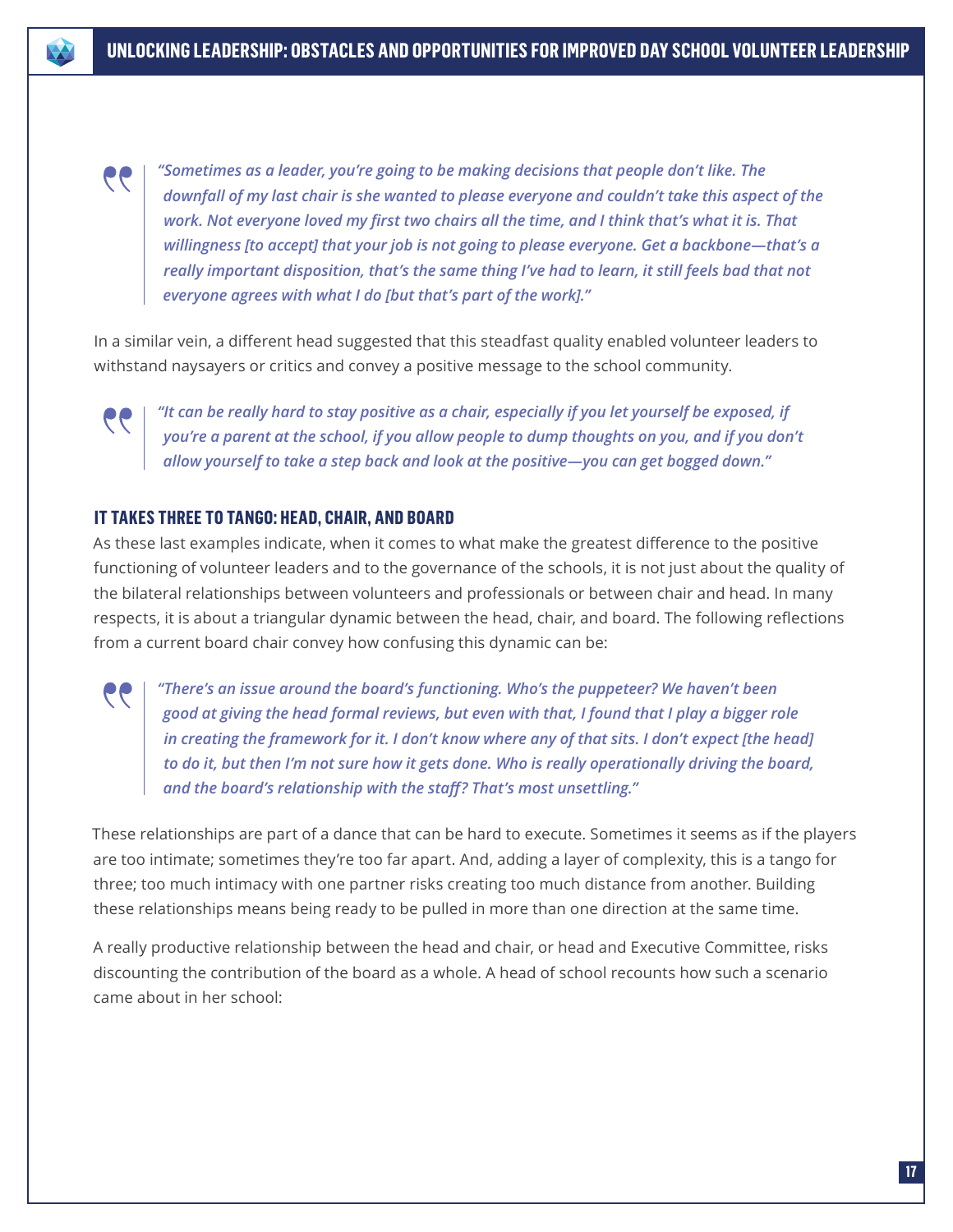*"When I came to the school, [the previous board president] saw her work as directly working with me, but the board felt disconnected from her and thought the meetings were very operational. Her entire focus was working with me and talking through the strategy plan and issues around the senior staff... It was a very personalized relationship, but the rest of the board were more like observers. It created a notion of—what are we all doing here? So that created a disconnect."*

In a different case, when the head of school is so well aligned with the board, they can be viewed by their professional colleagues as lacking independence or as having lost touch with their most immediate colleagues. A head recollects how this became a challenge for him:

 $\bullet$ 

*"My admin team felt that I wasn't my own man. They got insulted, and during my second year there were members of the school that were against me. They would look at me as grouped with the board—and then I had to prove myself all over again to my faculty that I have my own opinion and that the final say is mine and not the board's."*

Professional and lay leaders must be willing to sit with this comfort, entering conversations that may not be familiar. Board chairs will often find themselves to be the only volunteer present when attending school events during the school day or joining meetings where everyone else is a professional. It can be hard to make a contribution in these moments, at least one that goes beyond the symbolic. Heads of school, too, typically coming to their role as part of a professional career journey that began in the classroom, must be comfortable in decision-making and social settings where they are the only educational professional in the room. They must be comfortable inhabiting more than one world and be ready for the discomfort that comes from being an outlier in some of the settings they are required to inhabit. It is because of these ambiguities—especially as experienced by board chair and head—that norms and dispositions are so important. These values—ways of being help people navigate and work productively when they're outside their usual comfort zones.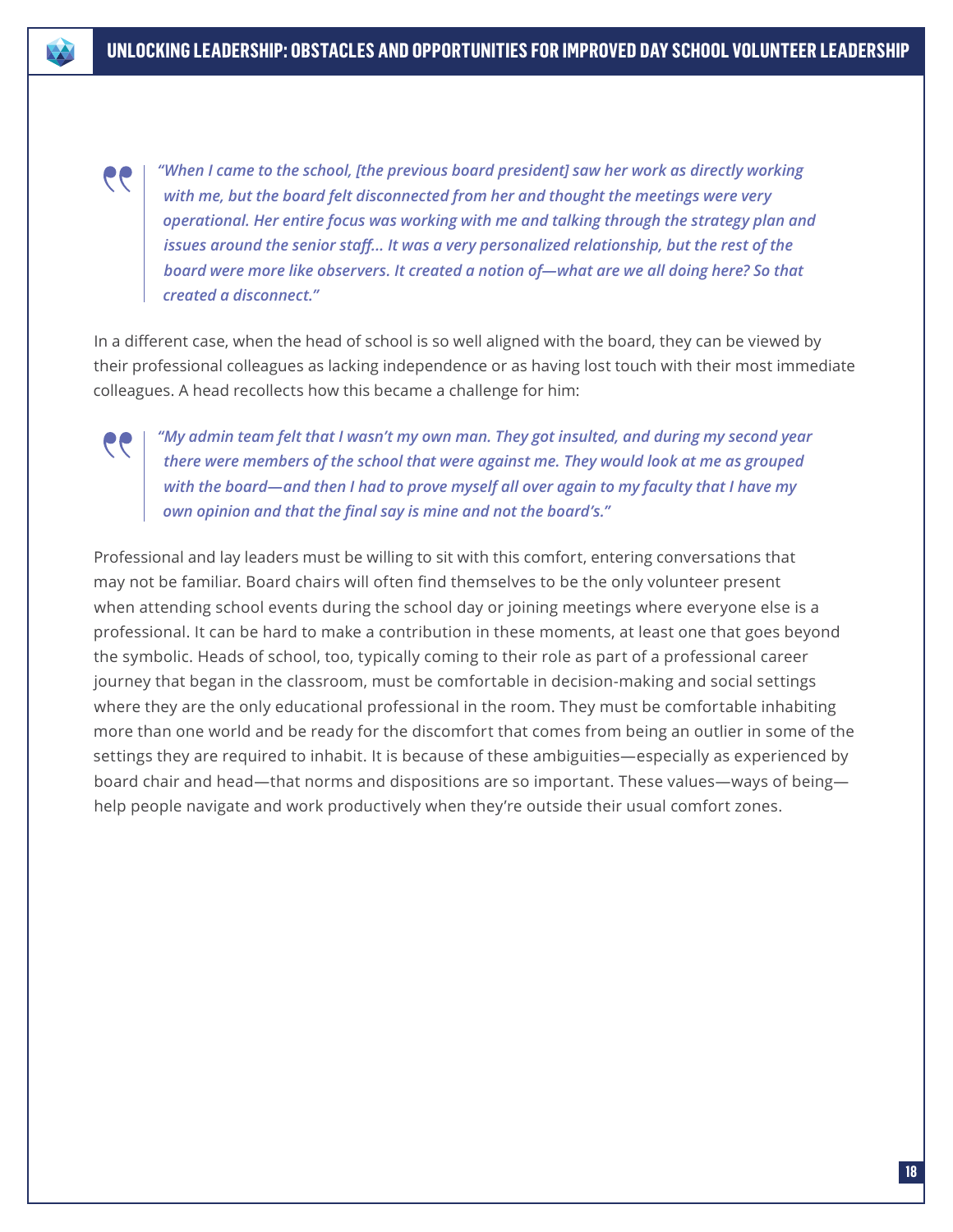

# **IMPLICATIONS AND RECOMMENDATIONS**

Our findings map the landscape within which schools can build the capacity of their boards. This map can provide a diagnostic to help schools consider where their own difficulties originate. Tackling all these issues at once is too much. When schools use this framework to identify the pressure points where their school is struggling and invest time in one direction at a time, they are more apt to make an impact.

## A. Understanding the Landscape

It is possible to improve schools by improving the functioning of their boards.

Volunteer and professional school leaders can make a positive change to governance in their own schools by identifying those challenges that are part of larger contexts and where strong, national allies exist to help with the work; focusing internally on addressing weaknesses over which leaders themselves do indeed have significant influence and for which well-established technical solutions already exist; and applying a degree of introspection and honesty to their own dispositions and the dispositions of others.

Leaders can similarly bring wisdom, relationships, and expertise from their experiences in the local community and the broader nonprofit context. Board members active throughout the community, for example, can advocate for the school and foster connections to local allies. Heads can connect to colleagues at schools throughout North America, enlisting the experiences of others to improve their own school and board.

## B. Structures and Systems

To help make a difference to the structures and systems that support schools' governance, volunteer and professional leaders can access resources that exist from well-regarded experts in nonprofit leadership such as **[BoardSource](https://boardsource.org)** and ISM. Such resources can help school leaders understand how the multiple contexts in which day schools are situated compare with the circumstances, challenges, and opportunities of board governance more broadly. There is also a rich history of resources (including self-study guides and handbooks) and best practices in the Jewish day school field that can inspire better practice.

## C. Culture and Norms

Schools have great capacity to engage in efforts to influence their culture. Leaders can consider implementing intentional processes for onboarding new board chairs or new heads of school, for example. Through Prizmah resources like the Reshet network groups, the online Knowledge Center, or coaching, school leaders can learn about governance cultures across the diverse day school field and experiment with new approaches. Another valued resource is to enlist the experience and expertise of past board chairs as mentors. Creating a learning culture means seeking out and drawing on all available resources.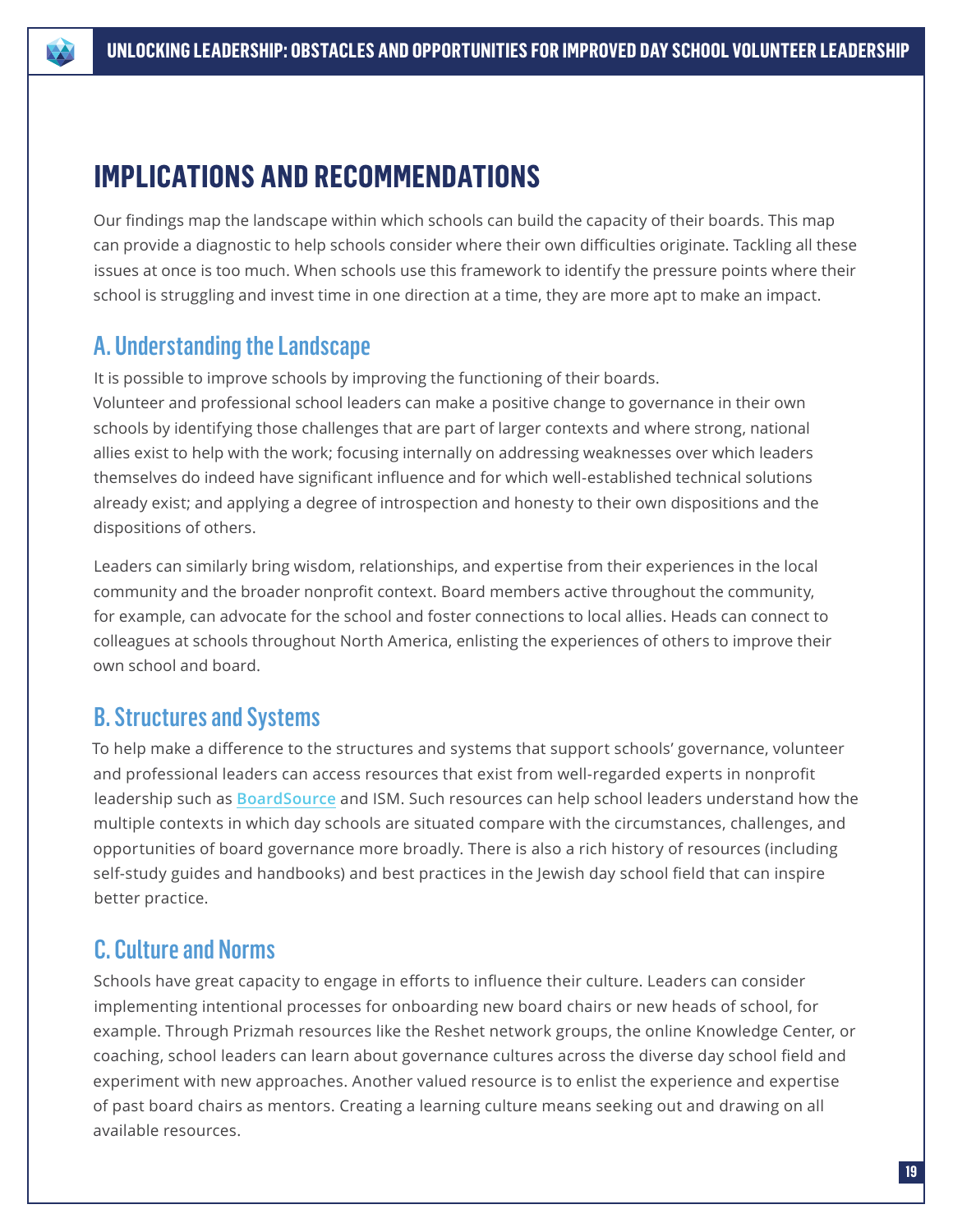

## D. Dispositions and Capacities

Focusing on dispositional change, especially with board chairs, means trying to change the performance of individuals who occupy their positions for limited terms before others take their place. This kind of turnover is certainly a challenge, and yet it also creates an opportunity. Day school volunteer leaders rarely end their "careers" as volunteers once they complete their terms. They usually move on, as they and their children age out of day school, to play other volunteer roles in the community, and sometimes stay on the school's board for a term. Creating connections for board members within a local Jewish community, across institutions, can help people identify and cultivate productive leadership dispositions. If school leaders can find community allies with whom to partner in this work, it would knit day schools more strongly into the fabric of Jewish communal life, to the benefit of all.

Understanding the dispositions that are best suited for leadership can help boards select new board members thoughtfully and identify future board chairs with much greater wisdom and intentionality. Appendix A can be a helpful tool in this regard.

# **VI. PRIZMAH'S ROLE**

Prizmah is proud to partner with schools to co-create opportunities that contribute in significant ways to the effectiveness with which volunteer leaders steer, support, and supervise Jewish day schools. With sensitivity to the nested contexts in which schools are situated, Prizmah is committed to mobilizing already existing resources designed to help address the governance challenges that all schools face, as well as developing customized resources to the unique day school environment. In this respect, we can make a difference without reinventing the wheel. By both drawing on the wisdom of the field and applying strategic interventions to the leadership practices employed by individual schools, Prizmah can help advance a broad change in the culture of volunteer leadership in day schools. We are committed to establishing norms that will benefit not only the Jewish day school sector, but also the broader universe of Jewish nonprofit organizations. Prizmah is proud to partner with day schools in situating themselves at the vanguard of the community.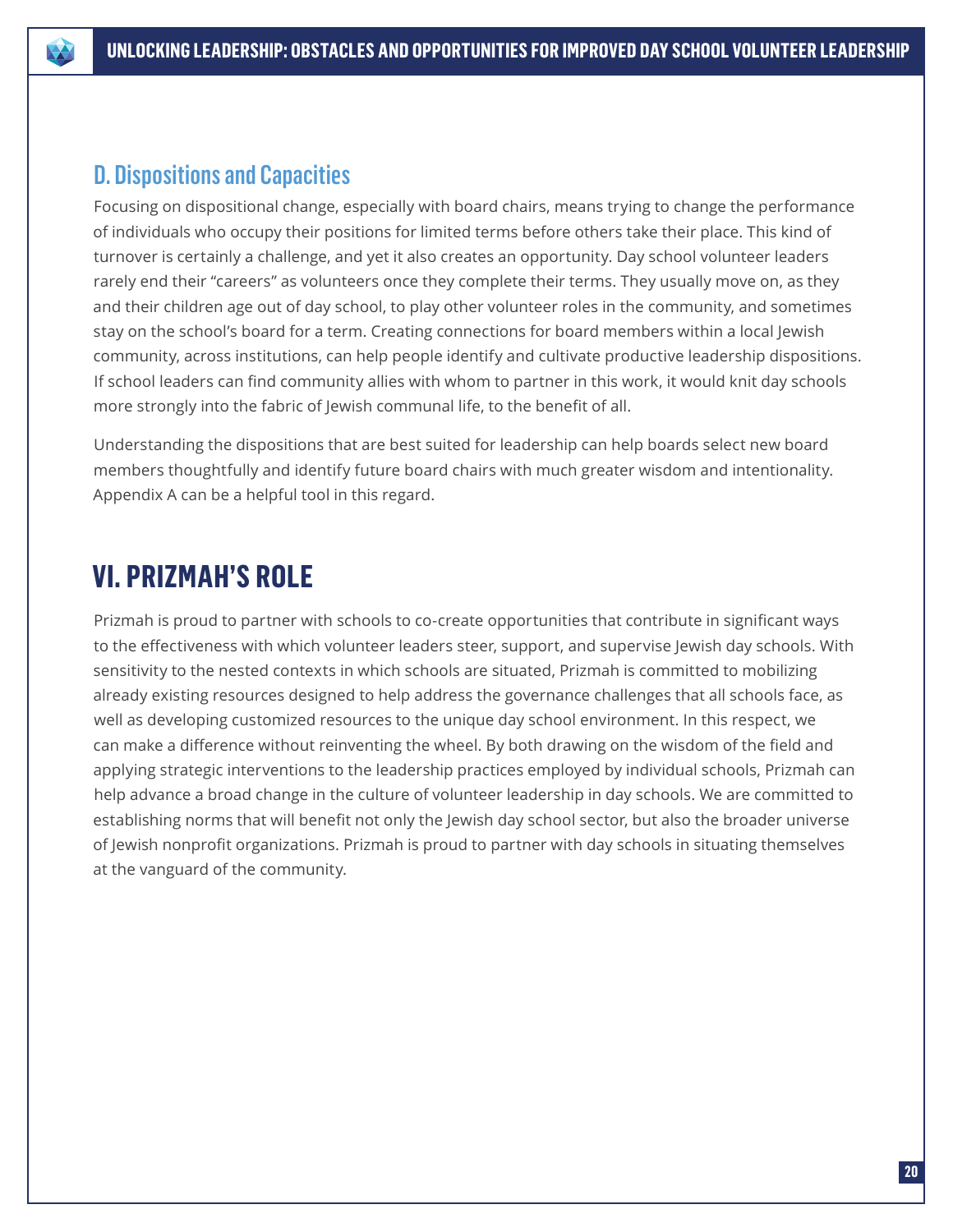#### **Steering:**

**Supporting:**

The board ensures that the

organization has the resources needed to achieve its goals: (i) people to do the work; (ii) money to pay salaries and expenses; and (iii) credibility with the public, on whose support it depends.

The board looks beyond the immediate horizon by developing a shared vision, articulating guiding values for organizational action, establishing major goals, and outlining strategies for achieving those goals.

#### **PRIMARY BOARD TASKS STRUCTURES & PRACTICES**

#### **The School:**

- Has a written mission statement, vision statement, and code of ethics
- Has a written strategic plan

#### **The Board:**

- Is actively involved in visioning and strategic planning
- Engages in a formal planning process every few years and monitors progress against that plan
- Understands the needs of multiple constituencies: professional leadership, donors,
- parents, and students
- **The Board:** • Builds, protects, and promotes the school's public standing
- Makes sure that the school has an appropriate mix of income sources
- Provides for board training to build fundraising and friend-raising skills, to educate members about their responsibilities and mission, and to onboard new members

#### **Board Members:**

- Serve as ambassadors to the community and are an essential element of a school's marketing, communications, and outreach
- Are active in fundraising, prioritize their own personal contributions, connect staff to potential donors, and solicit friends, colleagues, and alumni

#### **Supervising:**

The board provides oversight not only of the finances and programs, but also of the organization's legal and moral conduct.

The board delegates authority to the head, who is therefore accountable to the board. The board's oversight role also includes supervising, providing feedback to and supporting the head.

#### **The Board:**

- Recognizes that volunteer and professional leaders have distinct and separate roles
- Works in collaboration with the head of school to understand the scope of the school's programs and services
- Establishes appropriate goals for quality and results, and monitors performance data
- When fully informed by the head, decides which programs best support the school's mission and strategies for success
- Approves the annual budget and monitors performance against the budget throughout the year
- Oversees the annual audit to verify that the school is accurately reporting the sources and uses of its funds
- Ensures the school has policies in place to deal with HR grievances, discrimination, and sexual harassment
- Ensures that a job description outlines the head's duties, then evaluates the head annually and determines appropriate compensation
- Works with the head to determine the appropriate levels and forms of communication: how often, by what means (formal and informal), when, and where to share more broadly

#### • Articulates and enforces role definitions and boundaries

- Understands budgeting and financial management • Willing and able to undertake difficult conversations with trustees and/or the head
- Establishes a solid and supportive relationship of candor and trust with the head to be a confidante and sounding board
- Serves as thought-partner and joint decision-maker with the head

#### **BOARD CHAIR CAPACITIES THAT ENABLE THESE PRACTICES**

- Facilitates strategic discussions and involves/designates others in prioritizing and addressing challenges
- Communicates and models the school's vision and code of ethics
- Serves as the leader and manager of the board, ensuring that the board does not overstep its limits
- Accepts responsibility to bring discipline to the board and helps counsel unproductive and disruptive trustees
- Takes care to separate the interests of the school from those of a particular student, family, or constituency
- Empowers and develops the capacities of others
- Creates opportunities for collaboration
- Models expectations for individual board members to make a personal financial contribution and participate in fundraising activities
- Promotes the school within the community, and integrates it with the community and its institutions
- Navigates politics and stakeholder interests/conflicts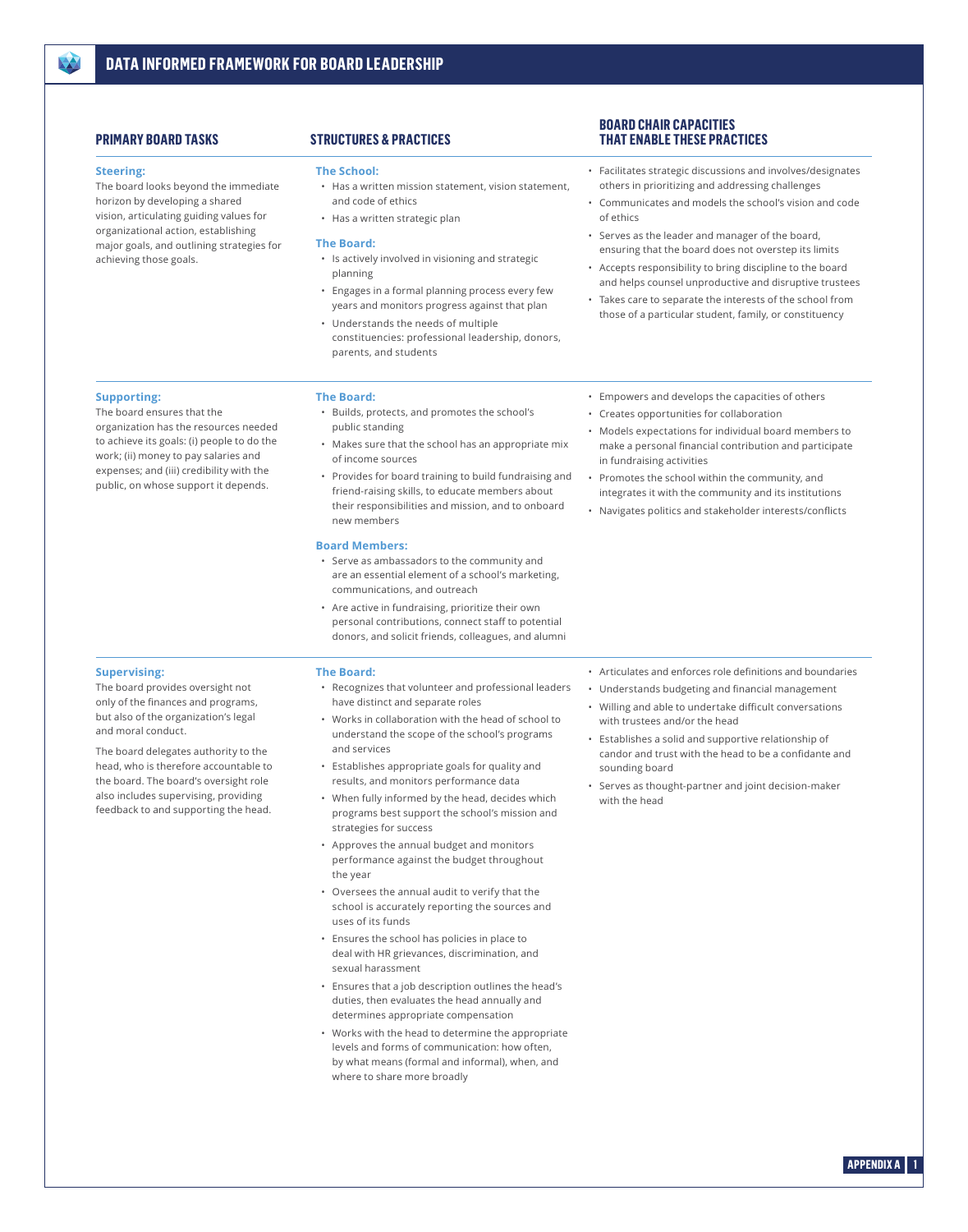# **APPENDIX B: THE CONTEXT FOR DAY SCHOOL BOARDS**

*Jewish day school boards fulfill their responsibilities in contexts that shape and impact their contribution to the sustainability, stability, and quality of schools in both positive and negative ways. This is the context in which board chairs bring their capacities and dispositions to bear.*

- 1. In the day school context, mission/vision is concerned with Jewish values and commitments, and not only with educational goals. While this lends additional dimensions of meaning to the visioning work, it also brings greater potential for personalization and conflict.
- 2. Many, if not most, day school board members are also parents or relatives of students. This again can both deepen commitment to the work of the board, while making it harder to separate personal interests from those of the school.
- 3. There is a wide range of practices at day school boards with respect to term limits. On some, members stay on indefinitely as "honorary" or "life members"; on others, there is a high degree of turnover. In either case, it is difficult for chairs to balance their desire to honor previous visions and decisions with their desire to "make their own mark" on the board and school.
- 4. In many communities, board members (even chairs) sit on boards of other (educational) institutions. These compete for their commitment and support and also provide access to potential partners for the school.
- 5. Because board members sit on other boards, they are often entrenched in a culture of "this is how we do it there." People can bring poor governance from one board to another or, conversely, they can bring their experience and wisdom to enhance a day school board's functioning.
- 6. Day schools compete for Jewish communal resources with a myriad of other Jewish institutions serving a wide variety of communal needs (education, social services, etc.).
- 7. Mixing in the same social circles and attending the same places of worship can help create productive bonds between volunteer and professional leaders. However, these individuals can also become too close to one another to be sufficiently dispassionate when making decisions, especially when it comes to assessing performance. Their close relationships and interactions in other settings can create a sense that "the real work" is being done elsewhere, such as at the shul kiddush club.
- 8. "*Heimishness*" The intimacy and sense of family nurtured by many day schools mean that schools can more resemble families than businesses. This family feeling can strengthen the bonds and commitment of board members, but it also risks undermining the efficient and responsible functioning of the board and the school. Preserving confidentiality is especially challenging in this context.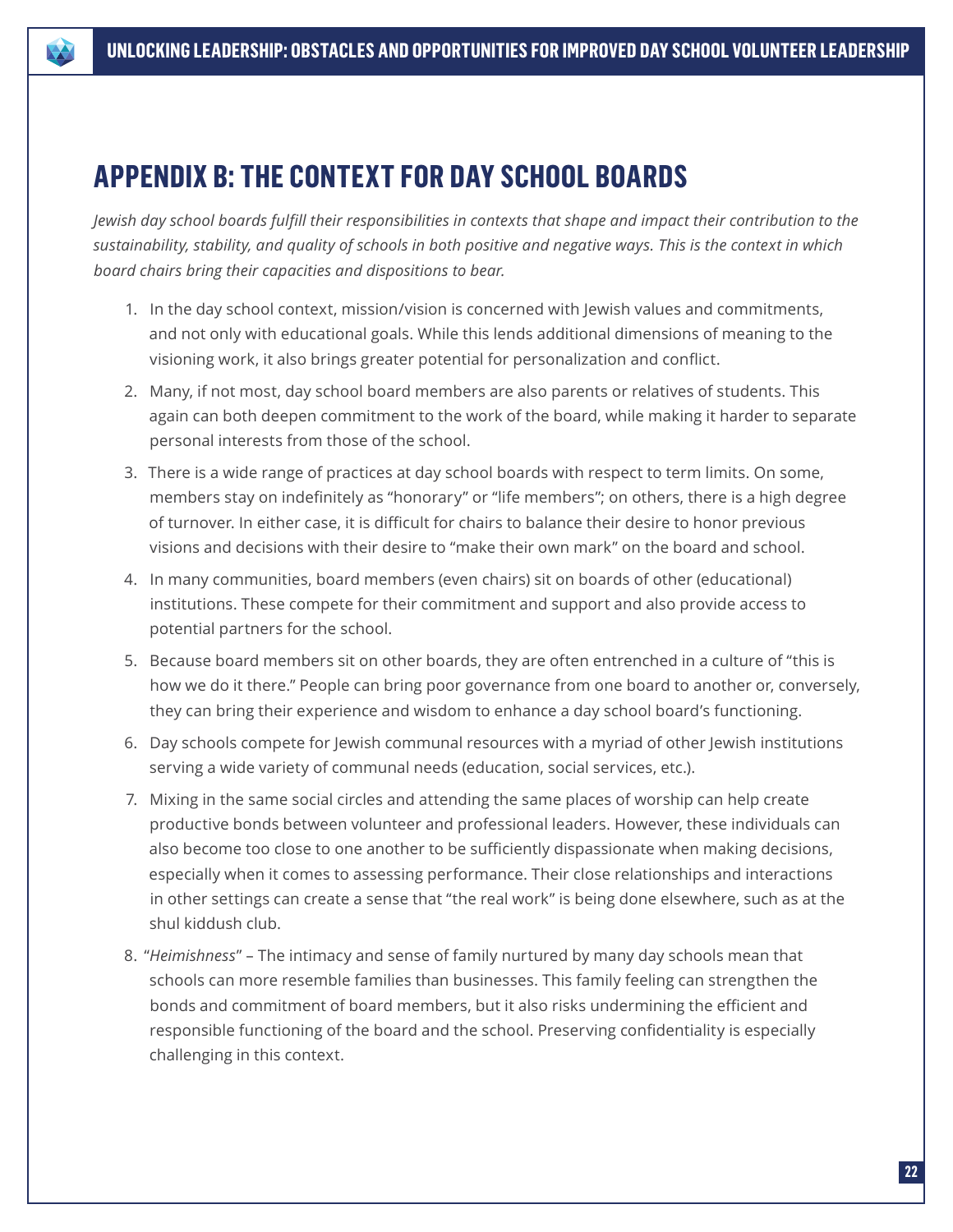

# **APPENDIX C: INTERVIEW PROTOCOLS**

## Current Board Chair Interview Protocol

*Thank you for taking the time to speak with me today. I am part of the Rosov Consulting team, and we are conducting a study on behalf of Prizmah on the contribution of volunteer leadership to day school education.* 

*Specifically, we are examining the relationship between board chairs and school heads and the ways in which this partnership can be beneficial and challenging, both for the people involved and the school itself.* 

*We are eager to learn what factors contribute to high-functioning volunteer-professional relationships and, in contrast, what variables undermine good practices. We're paying close attention to the particulars of the Jewish day school context and how these circumstances play a role in the relationship between boards and volunteer leaders.* 

*We are conducting interviews with a wide range of school professionals. The main goal of this study, while understanding leadership to be a key lever for change and growth, is to learn about the conditions for better partnerships with board chairs and school leadership's success.* 

*Our conversation is completely confidential—that is, nothing you say will be attached to your name, and findings will only be reported in the aggregate. Our conversation should last no more than one hour.* 

*Do you have any questions before we begin?*

## **Introduction**

- 1. Can you tell me about your connection with the school? (e.g. kids who are attending, involvement, etc.)
- 2. Tell me a little bit about how long you've been president of the board at [insert school name]. What leadership roles have you taken on previously at the school or in other community organizations?
- 3. What were your primary motivations to run for board president?
- 4. Probes:
	- a. Any specific goals that you hoped to accomplish in this role?
- 5. We've learned a little bit about the school from talking with the head of school and other sources, but in order to get a further picture:
- 6. If I want to gain a better understanding of the issues in the school, what would you say are the main challenges that the school currently faces?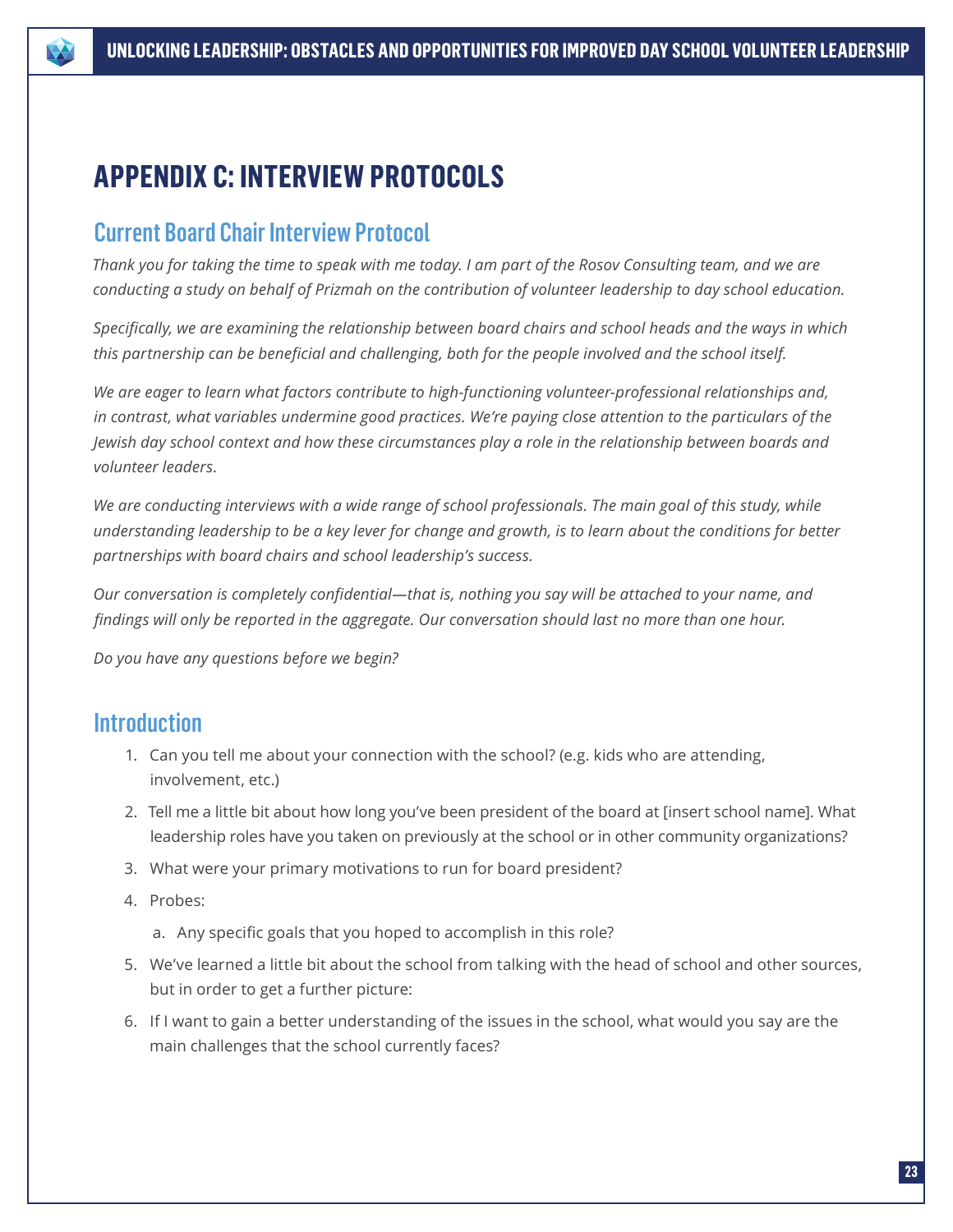## The Board and Its Role

- 1. What do you see as the board's primary contributions to the well-being of the school? (identify which framework elements are mentioned: *setting direction, resource provision, providing oversight)*
	- a. **[if not mentioned, probe:]** In what ways, if at all, is the board involved in:
		- i. Setting direction? (visioning and strategic planning; goal setting, etc.)
		- ii. Resource provision? (ensuring appropriate income sources, board training for fundraising skills, etc.)
		- iii. Providing oversight? (overseeing the school's moral and legal conduct, annual audit, managing communication structures, etc.)
		- iv. Training new board members, grooming future leaders, and ensuring a smooth pipeline toward role of chair
	- b. How does your role of board president fit into all of this?
		- i. What does your work as board president look like on a weekly basis?
		- ii. Do you think there are areas where the board should be more involved?

## Relationship With the HoS

- 1. How would you describe your relationship with the head of school?
	- a. What are some factors that impact this relationship?
	- b. What about your relationship with the HoS has the most positive impact on the school?
	- c. Is there anything about your relationship that you think could use improvement/change?
	- d. Are there any challenges to this relationship with the HoS?
- 2. What did you expect from the HoS? What do you think they expected from you? What did it take to meet her expectations? Were these realistic? (raising funds for the school—how do you feel about that? reasonable expectation?)
- 3. How much of this was on your radar when you took on this role?
- 4. What kind of conversations did you have with the HoS in terms of setting the ground for the work?
- 5. Tell me a little bit about how the rest of the board interacts with the HoS.
- 6. What are the structures or systems that support the relationship between the HoS and yourself, and/or other members of the professional team? (e.g. written strategic plan, board training, clear role descriptions, performance data monitoring, annual budget evaluation process, etc.)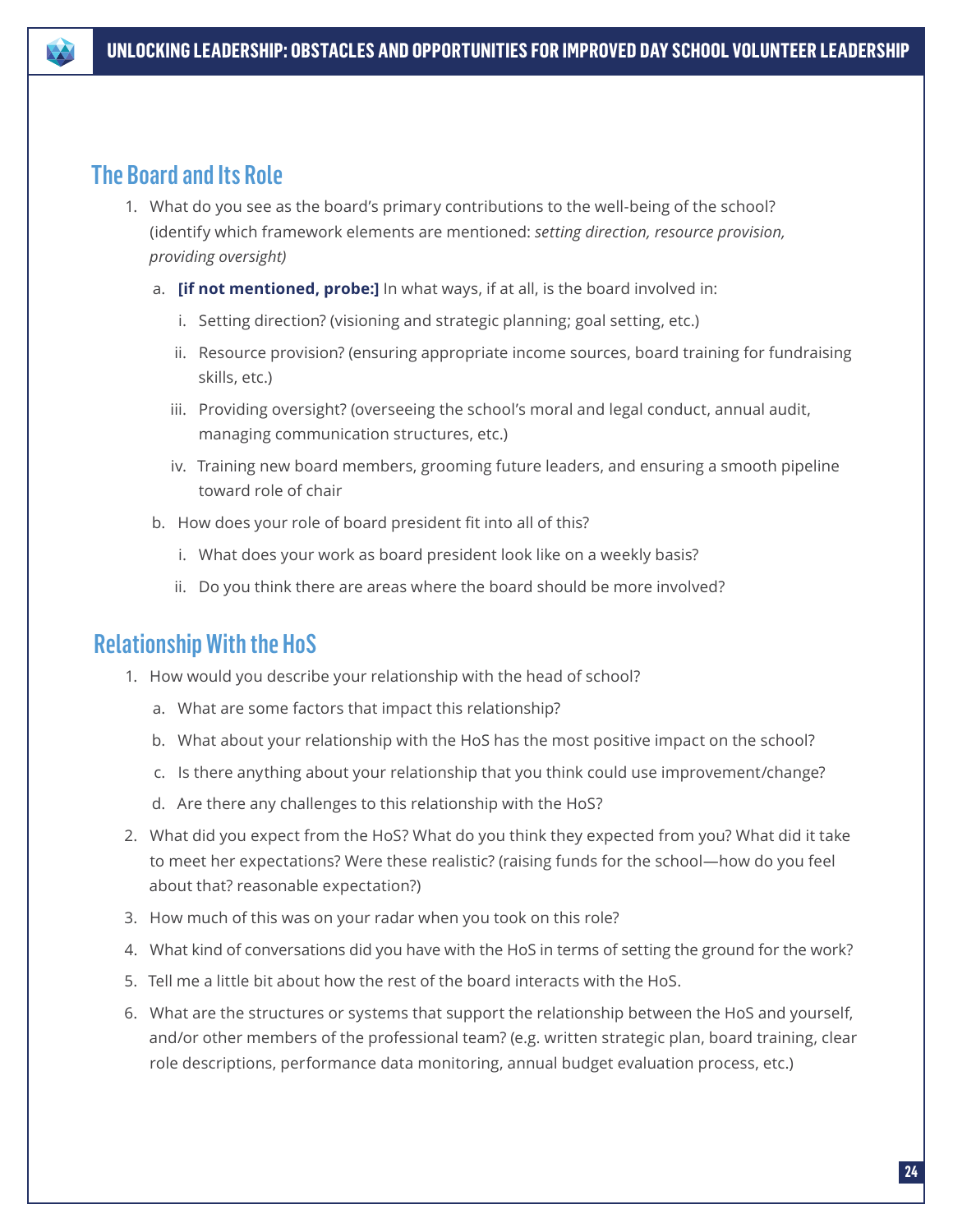

- 7. What specific practices do you and the HoS engage in that demonstrate the type of partnership you have? (e.g. weekly meetings, norms for communication, structured feedback sessions)
	- a. What are the specific qualities that are cultivated by these practices? (e.g. trust, open and honest conversation, collaboration)
	- b. Has the school developed any intentional practices around the development of trust that impacts your relationship with the HoS?
	- c. How much time would you say do you devote to working with the HoS?

## Reflections on Working With a HoS

- 1. **[only if this is relevant]** When you reflect on your relationships with previous HoS over the years, what was it about these relationships that made your work more or less productive/easier or more challenging?
	- a. **[only if relevant, for current board chair]** To what extent was it different working with the previous HoS compared to the current one? What factors do you think play a role in these differences?
	- b. Have you chaired other boards? If so, how does your role at [insert school name] compare?
- 2. What do you think are the **dispositions or characteristics** of a HoS that make the relationship with the board leadership beneficial or challenging?

## The Jewish Community Context

1. What is different about the Jewish day school context that might hinder or improve the relationship between the board president and HoS?

## **PROBES**

- a. The mission/vision of a Jewish school is concerned with Jewish values and commitments
- b. Day school board members are often parents or relatives of students
- c. High board turnover
- d. Competition with other Jewish institutions for resources
- e. *"Heimishness"*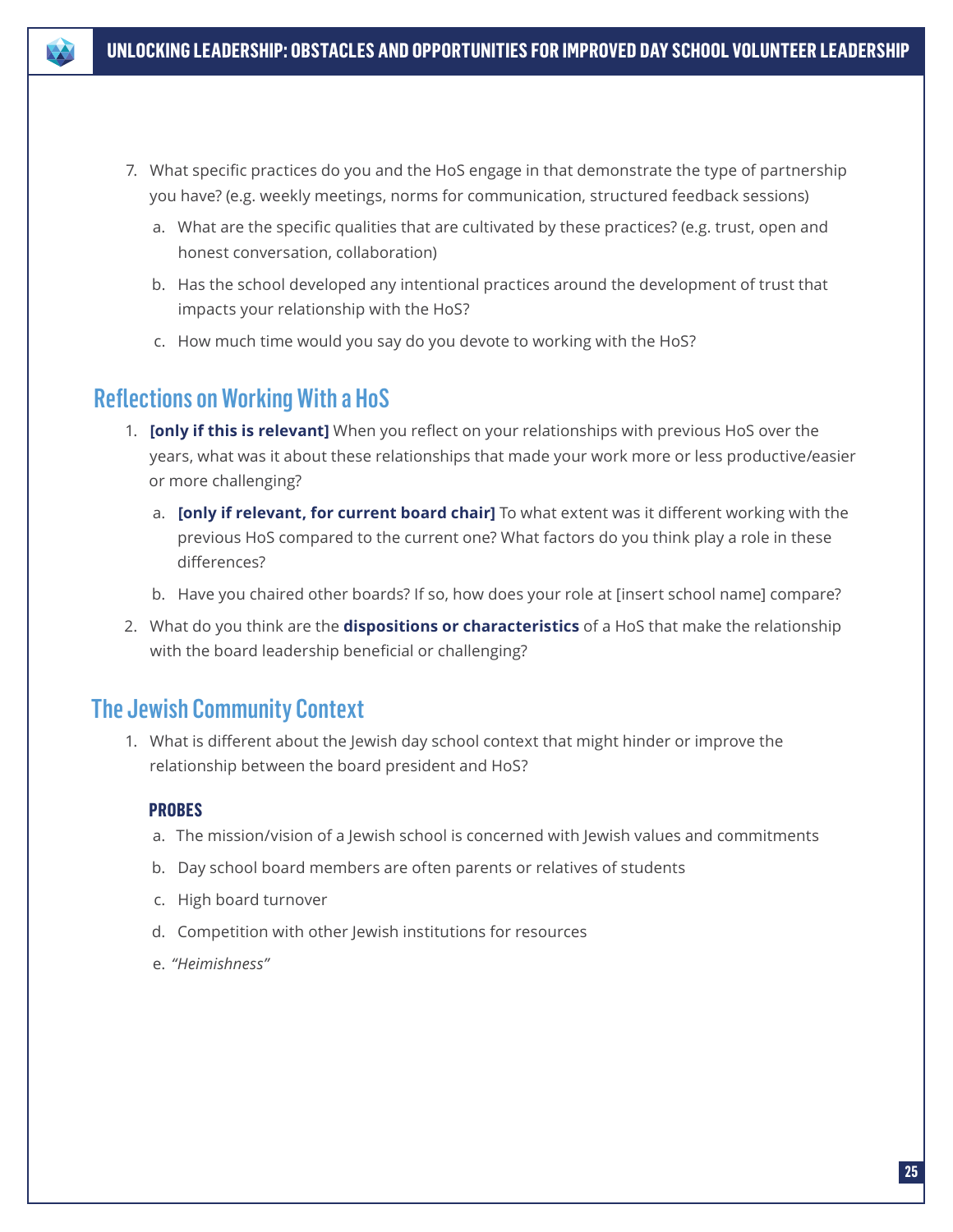

# **HEAD OF SCHOOL INTERVIEW PROTOCOL**

*Thank you for taking the time to speak with me today. I am part of the Rosov Consulting team, and we are conducting a study on behalf of Prizmah on the contribution of volunteer leadership to day school education. Specifically, we are examining the relationship between board chairs and school heads and the ways in which this partnership can be beneficial and challenging, both for the people involved and the school itself. We are eager to learn what factors contribute to high-functioning volunteer-professional relationships and, in contrast, what variables undermine good practices. We're paying close attention to the particulars of the Jewish day school context and how these circumstances play a role in the relationship between boards and volunteer leaders.* 

*We are conducting interviews with a wide range of school professionals. The main goal of this study, while understanding leadership to be a key lever for change and growth, is to learn about the conditions for a school head's success and work toward better partnerships with board chairs.* 

*Our conversation is completely confidential—that is, nothing you say will be attached to your name, and findings will only be reported in the aggregate. Our conversation should last no more than one hour.* 

*Do you have any questions before we begin?*

## Introduction [About the School]

- 1. Tell me a little bit about how long you've been HoS at [insert school name]. Where were you beforehand, and how you got to this position? (if held a HoS role previously, probe: how does working at this school compare to where you worked previously, in terms of the relationship with the board, the role of head, etc.)
- 2. We've learned a little bit about your school from the website and speaking with people, but in order to get a further picture:
	- a. If I would be a prospective parent, what would be the three things you would tell me about your school?
	- b. From a different angle, if I want to gain a better understanding of the issues in the school, what would you say are the main challenges that the school currently faces?
	- c. Is there anything else important for us to understand about your school context to get a full picture?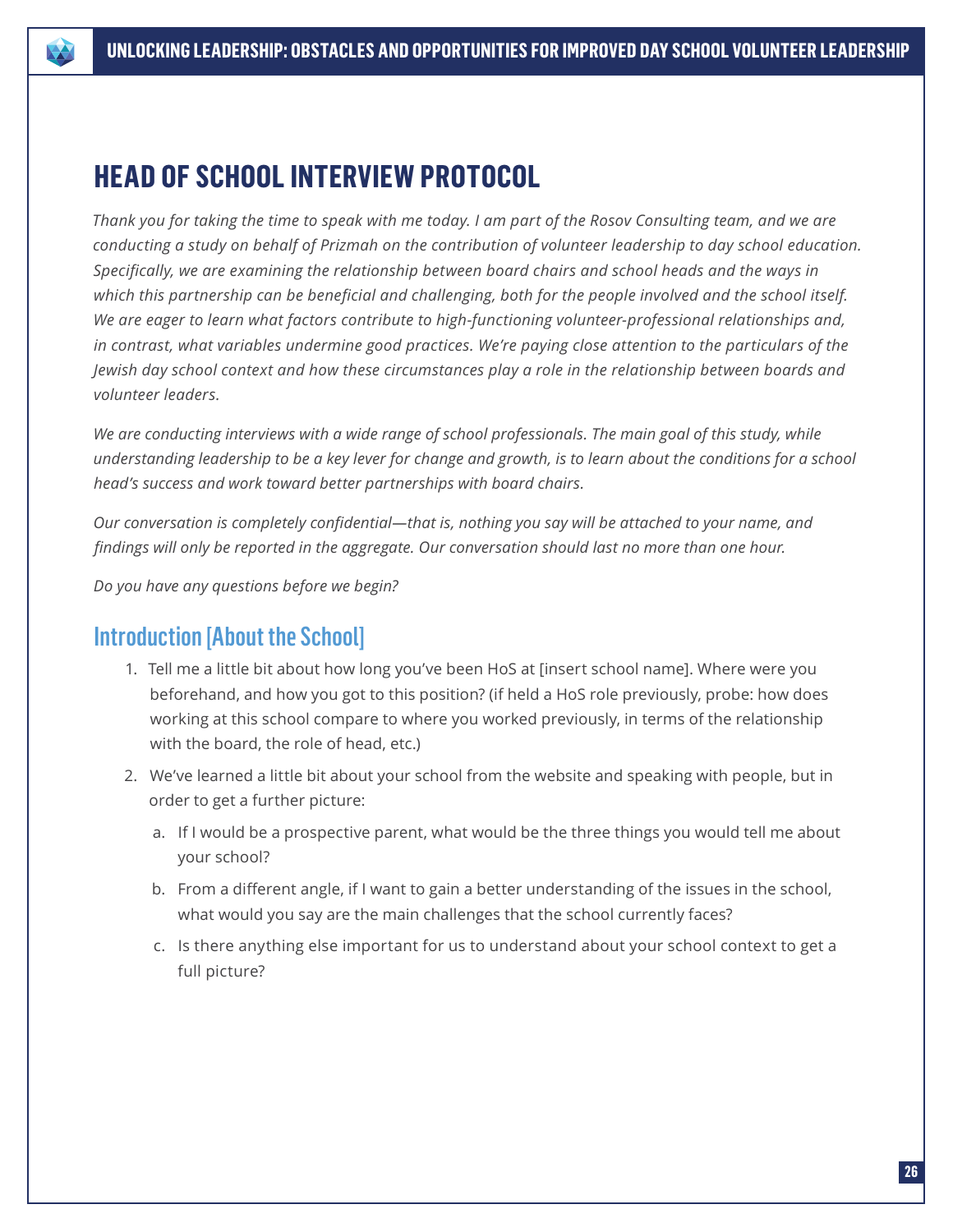

## The Board and Its Role [About Functions of the Board]

- 1. What do you see as the board's primary contributions to the well-being of the school? (identify which framework elements are mentioned: *setting direction, resource provision, providing oversight)*
	- a. **[if not mentioned, probe:]** In what ways, if at all, is the board involved in:
		- i. Setting direction? (visioning and strategic planning, goal setting, etc.)
		- ii. Resource provision? (ensuring appropriate income sources, board training for fundraising skills, etc.)
		- iii. Providing oversight? (overseeing the school's moral and legal conduct, annual audit, managing communication structures, etc.)
		- iv. Training new board members, grooming future leaders, and ensuring a smooth pipeline toward role of chair.
	- b. If the board is not involved, do you think these are areas where the board can/should step in?

## Relationship With the Board Chair [About the Relationships]

- 1. Where does the board chair fit into this picture? What is his/her specific role as part of this contribution?
- 2. What are the structures or systems that support the relationship between the board chair and you, and/or other members of the professional team? (e.g. written strategic plan, board training, clear role descriptions, performance data monitoring, annual budget evaluation process, etc.)
	- a. Are there any challenges to this relationship with the chair?
- 3. What specific practices do you and the board chair engage in that demonstrate the type of partnership you have? (e.g. weekly meetings, norms for communication, structured feedback sessions)
	- a. What are the specific qualities that are cultivated by these practices? (e.g. trust, open and honest conversation, collaboration)
	- b. Has the school developed any intentional practices around the development of trust between the leadership team and the board chair?
	- c. What percentage of time would you say do you devote to working with the board?
- 4. How would you describe your relationship with the board chair?
	- a. What are some factors that impact this relationship?
	- b. What about your relationship with the board chair has the most positive impact on the school?
	- c. Is there anything about your relationship that you think could use improvement/change?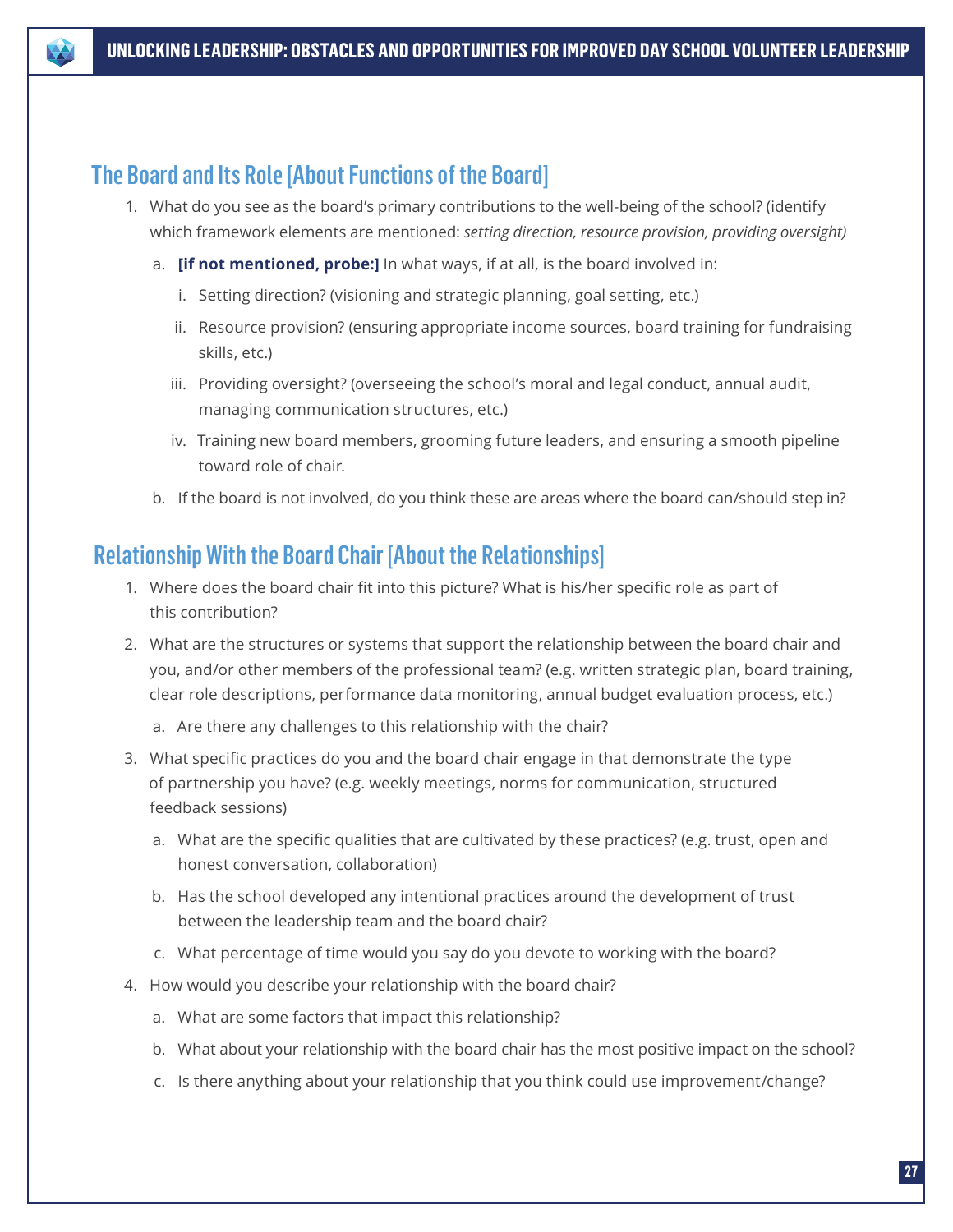

## Reflections on Board Chair

- 1. **[only if this is relevant]** When you reflect on your relationships with previous board chairs over the years, what was it about this relationship that made your work more or less productive?
	- a. In your experience of working with multiple board chairs, how do the dynamics shift over time?
- 2. What do you think are the dispositions or characteristics of a board chair that makes the relationship with the professional leadership beneficial or challenging?

## The Jewish Community Context

1. What is different about the Jewish day school context that might hinder or improve the relationship between the board chair and the head?

## **PROBES**

- a. The mission/vision of a Jewish school is concerned with Jewish values and commitments
- b. Day school board members are often parents or relatives of students
- c. High board turnover
- d. Competition with other Jewish institutions for resources
- e. "*Heimishness*"
- 2. As part of our data collection, our scope allows us to speak with two additional people besides the board chair. Who do you think I can speak to that can give me an understanding of the chemistry of the working relationship between the school and the board chair here at [insert school name]?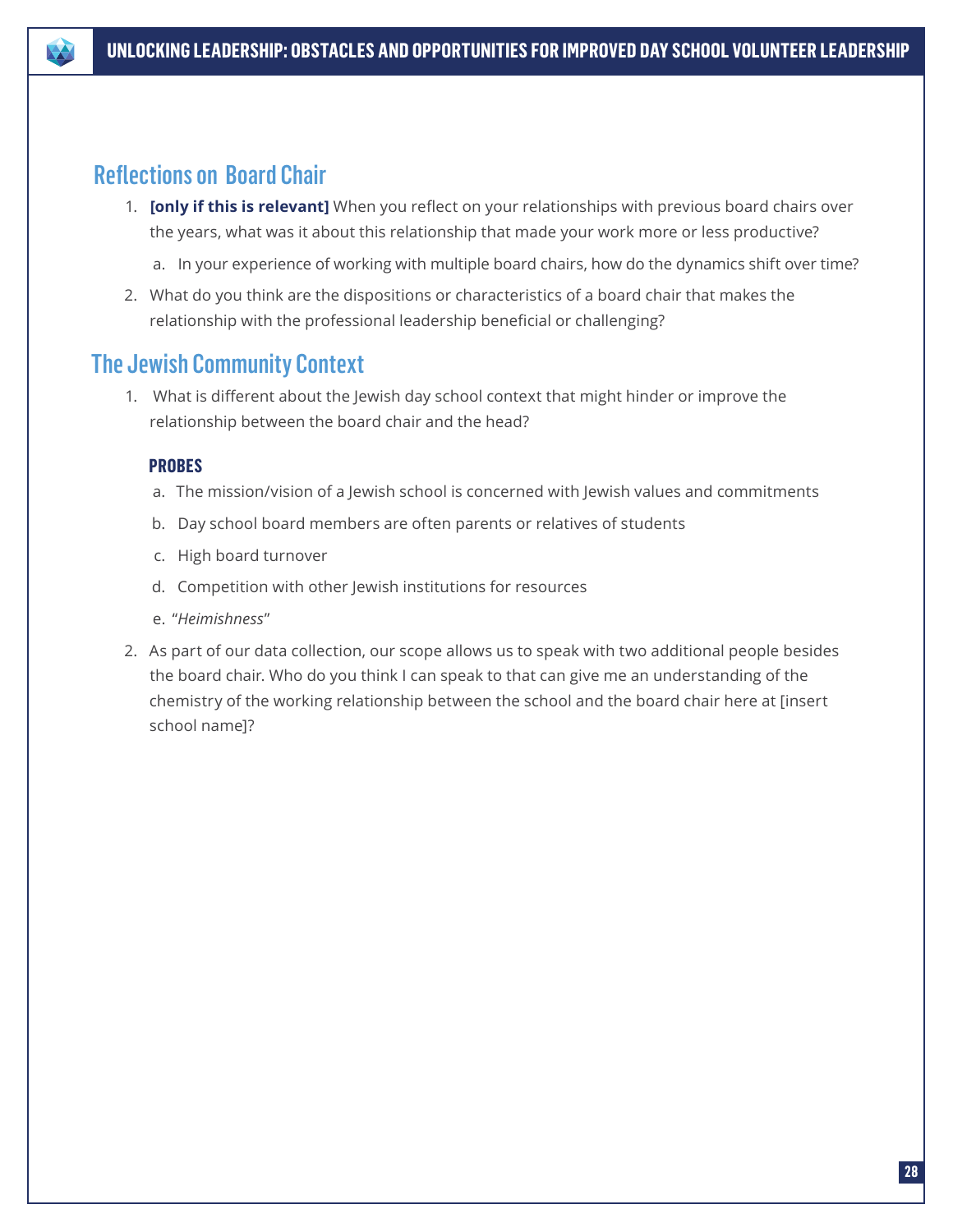

# **APPENDIX D: STUDY SAMPLE**

(Small Size: School=Fewer than 100 students; Community=1 day school. MO=Modern Orthodox; CO=Centrist Orthodox)

|      | <b>GENDER</b> |       |             | <b>SMALL SIZE</b> |           | <b>GRADES</b> |        |          | <b>DENOMINATION</b> |                         |       |
|------|---------------|-------|-------------|-------------------|-----------|---------------|--------|----------|---------------------|-------------------------|-------|
| Head |               | Chair |             |                   |           |               |        |          |                     |                         |       |
| M    | $\mathsf F$   | M     | $\mathsf F$ | School            | Community | $K-8$         | $K-12$ | $9 - 12$ | Conservative        | <b>Community/Reform</b> | MO/CO |
|      |               |       |             |                   |           |               |        |          |                     |                         |       |
|      |               |       |             |                   |           |               |        |          |                     |                         |       |
|      |               |       |             |                   |           |               |        |          |                     |                         |       |
|      |               |       |             |                   |           |               |        |          |                     |                         |       |
|      |               |       |             |                   |           |               |        |          |                     |                         |       |
|      |               |       |             |                   |           |               |        |          |                     |                         |       |
|      |               |       |             |                   |           |               |        |          |                     |                         |       |
|      |               |       |             |                   |           |               |        |          |                     |                         |       |
|      |               |       |             |                   |           |               |        |          |                     |                         |       |
|      |               |       |             |                   |           |               |        |          |                     |                         |       |
|      |               |       |             |                   |           |               |        |          |                     |                         |       |
|      |               |       |             |                   |           |               |        |          |                     |                         |       |
|      |               |       |             |                   |           |               |        |          |                     |                         |       |
|      |               |       |             |                   |           |               |        |          |                     |                         |       |
|      |               |       |             |                   |           |               |        |          |                     |                         |       |
|      |               |       |             |                   |           |               |        |          |                     |                         |       |
|      |               |       |             |                   |           |               |        |          |                     |                         |       |
|      |               |       |             |                   |           |               |        |          |                     |                         |       |
|      |               |       |             |                   |           |               |        |          |                     |                         |       |
|      |               |       |             |                   |           |               |        |          |                     |                         |       |
|      |               |       |             |                   |           |               |        |          |                     |                         |       |
|      |               |       |             |                   |           |               |        |          |                     |                         |       |
|      |               |       |             |                   |           |               |        |          |                     |                         |       |
|      |               |       |             |                   |           |               |        |          |                     |                         |       |
|      |               |       |             |                   |           |               |        |          |                     |                         |       |